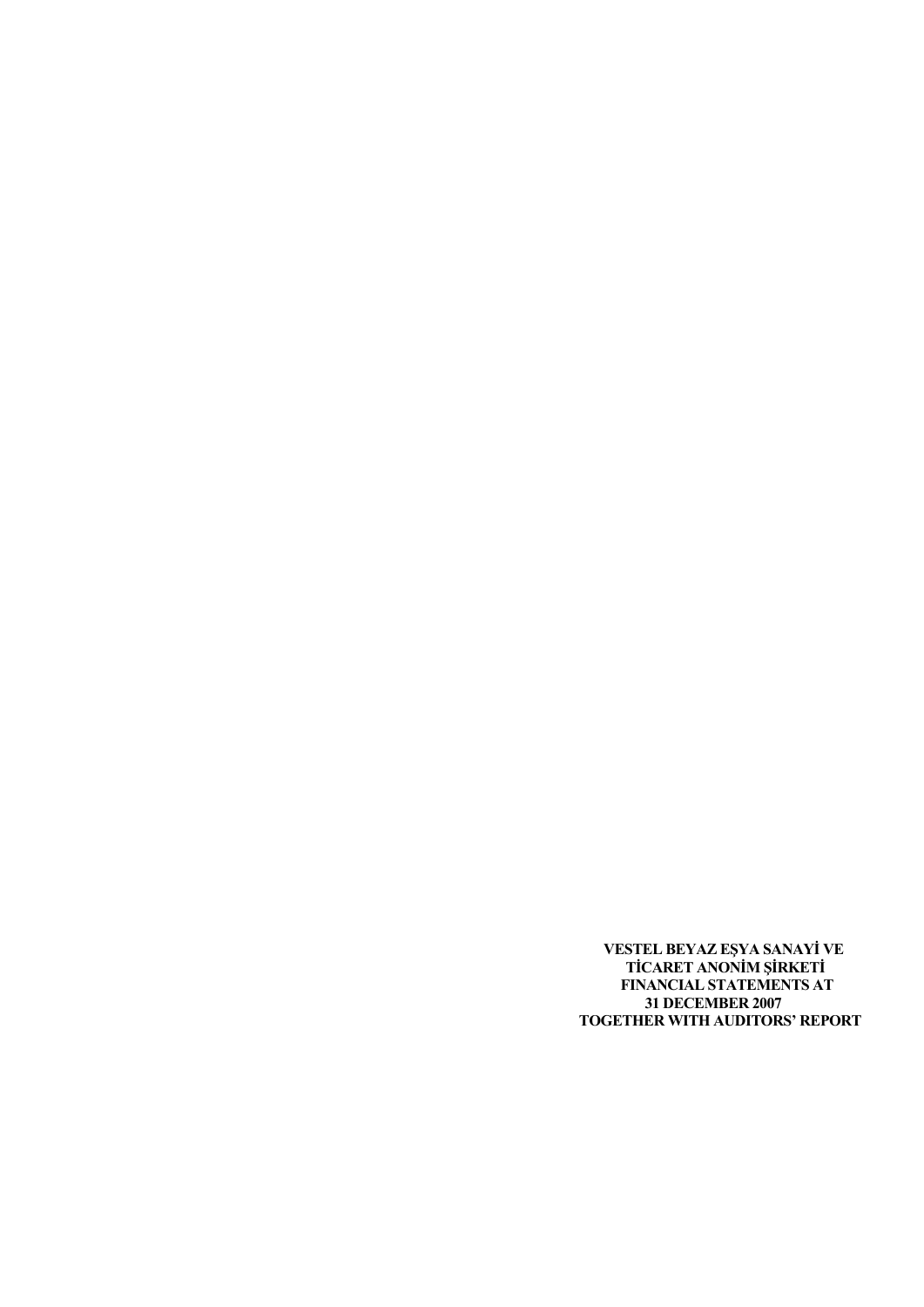# **INDEPENDENT AUDITOR'S REPORT**

# **To the Shareholders and Board of Directors of Vestel Beyaz Eşya Sanayi ve Ticaret A.Ş.**

We have audited the accompanying financial statements of Vestel Beyaz Eşya Sanayi ve Ticaret A.Ş. (the "Company"), which comprise the balance sheet as at 31 December 2007, and the income statement, statement of changes in equity and cash flow statement for the year then ended, and a summary of significant accounting policies and other explanatory notes.

### *Management's responsibility for the financial statements*

Management is responsible for the preparation and fair presentation of these financial statements in accordance with International Financial Reporting Standards. This responsibility includes: designing, implementing and maintaining internal control relevant to the preparation and fair presentation of financial statements that are free from material misstatement, whether due to fraud or error; selecting and applying appropriate accounting policies; and making accounting estimates that are reasonable in the circumstances.

### *Auditor's responsibility*

Our responsibility is to express an opinion on these financial statements based on our audit. We conducted our audit in accordance with International Standards on Auditing. Those standards require that we comply with ethical requirements and plan and perform the audit to obtain reasonable assurance whether the financial statements are free from material misstatement.

An audit involves performing procedures to obtain audit evidence about the amounts and disclosures in the financial statements. The procedures selected depend on the auditor's judgment, including the assessment of the risks of material misstatement of the financial statements, whether due to fraud or error. In making those risk assessments, the auditor considers internal control relevant to the entity's preparation and fair presentation of the financial statements in order to design audit procedures that are appropriate in the circumstances, but not for the purpose of expressing an opinion on the effectiveness of the entity's internal control. An audit also includes evaluating the appropriateness of accounting policies used and the reasonableness of accounting estimates made by management, as well as evaluating the overall presentation of the financial statements.

We believe that the audit evidence we have obtained is sufficient and appropriate to provide a basis for our audit opinion.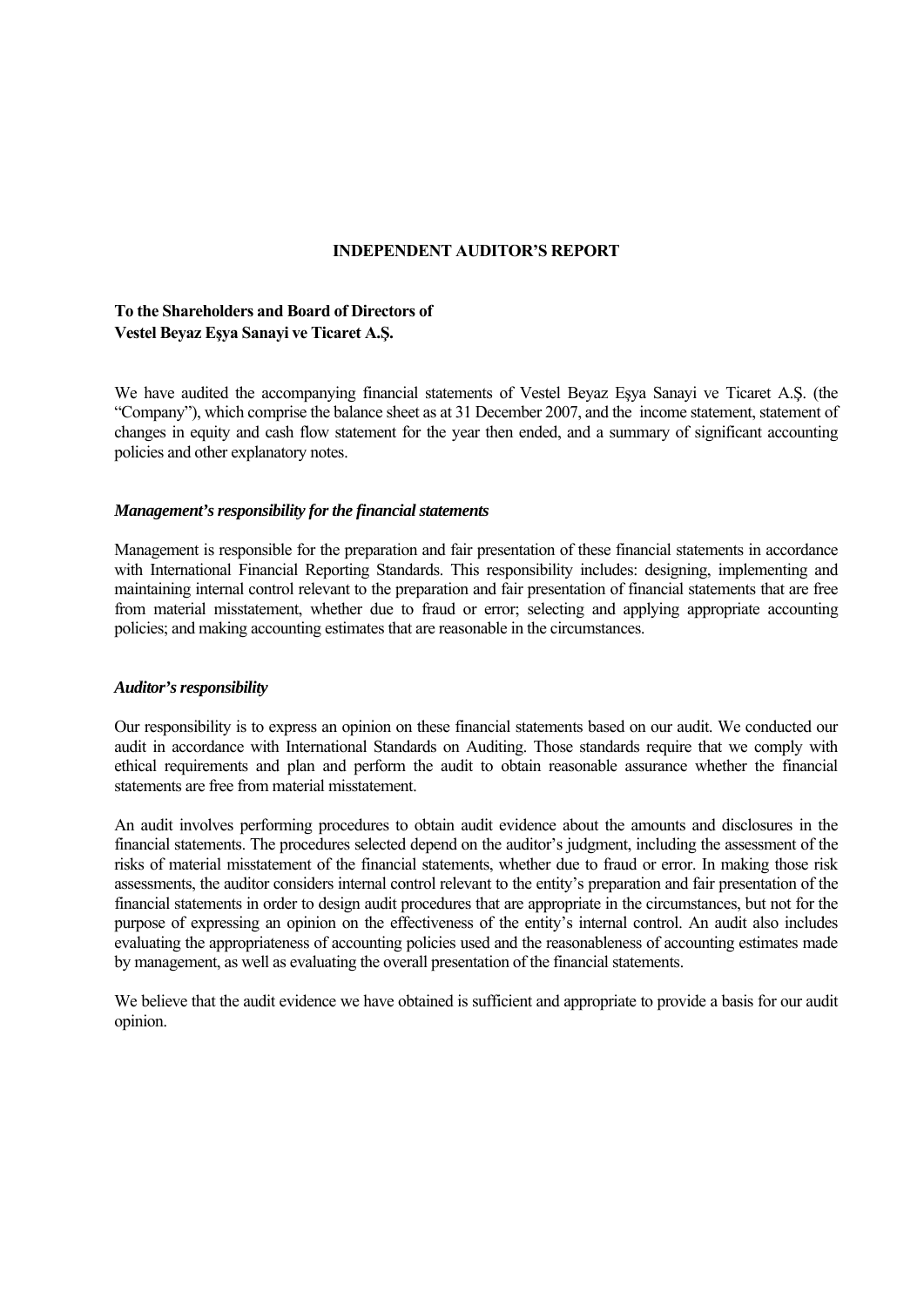# *Opinion*

In our opinion, the financial statements present fairly, in all material respects, the financial position of Vestel Beyaz Eşya Sanayi Ve Ticaret A.Ş. as of 31 December 2007, and of its financial performance and its cash flows for the year then ended in accordance with International Financial Reporting Standards.

> ERGİN Uluslararası Denetim ve Yeminli Mali Müşavirlik A.Ş. Member Firm of Grant Thornton International

> > Aykut Halit Partner

İstanbul, 06.03.2008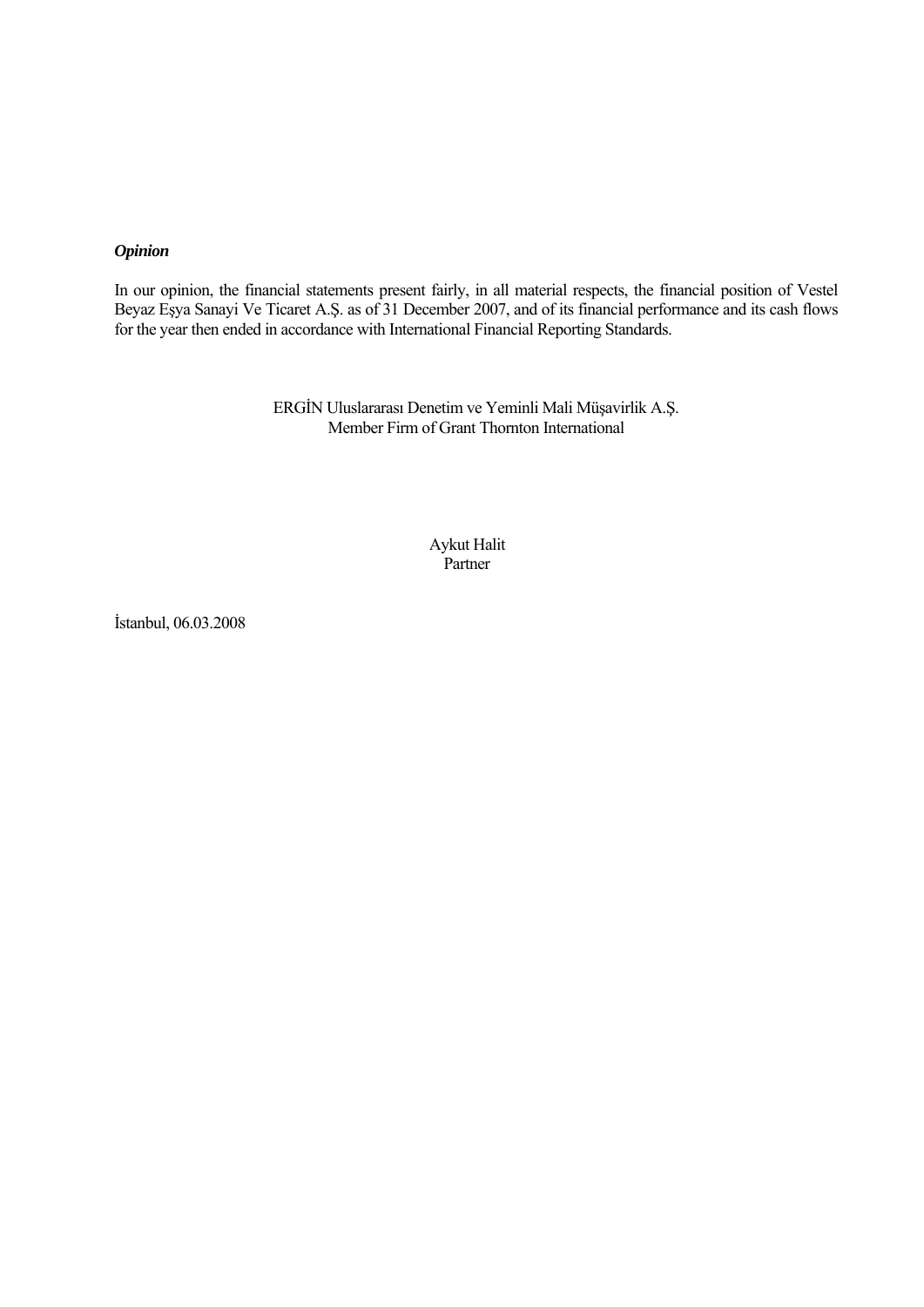# **VESTEL BEYAZ EŞYA SANAYİ VE TİCARET A.Ş. BALANCE SHEETS AT 31 DECEMBER 2007 AND 2006**

(All amounts in New Turkish Lira ("YTL") unless indicated otherwise.)

| <b>Assets</b>                   | <b>Note</b> | 2007        | 2006        |
|---------------------------------|-------------|-------------|-------------|
|                                 |             |             |             |
| <b>Current assets</b>           |             |             |             |
| Cash and cash equivalents       | 4           | 74.355.224  | 12.901.538  |
| Trade receivables               | 5           | 233.228.507 | 345.042.374 |
| Inventories                     | 6           | 153.746.534 | 131.119.480 |
| Other assets                    | 7           | 17.768.472  | 18.521.604  |
| <b>Total current assets</b>     |             | 479.098.737 | 507.584.996 |
| <b>Non-current assets</b>       |             |             |             |
| Trade receivables               | 5           | 232.606     |             |
| Property, plant and equipment   | 8           | 337.957.260 | 333.244.995 |
| Intangible assets               | 9           | 6.205.035   | 1.531.332   |
| Deferred tax asset              | 14          | 2.385.206   | 3.163.330   |
| <b>Total non-current assets</b> |             | 346.780.107 | 337.939.657 |
| <b>Total assets</b>             |             | 825.878.844 | 845.524.653 |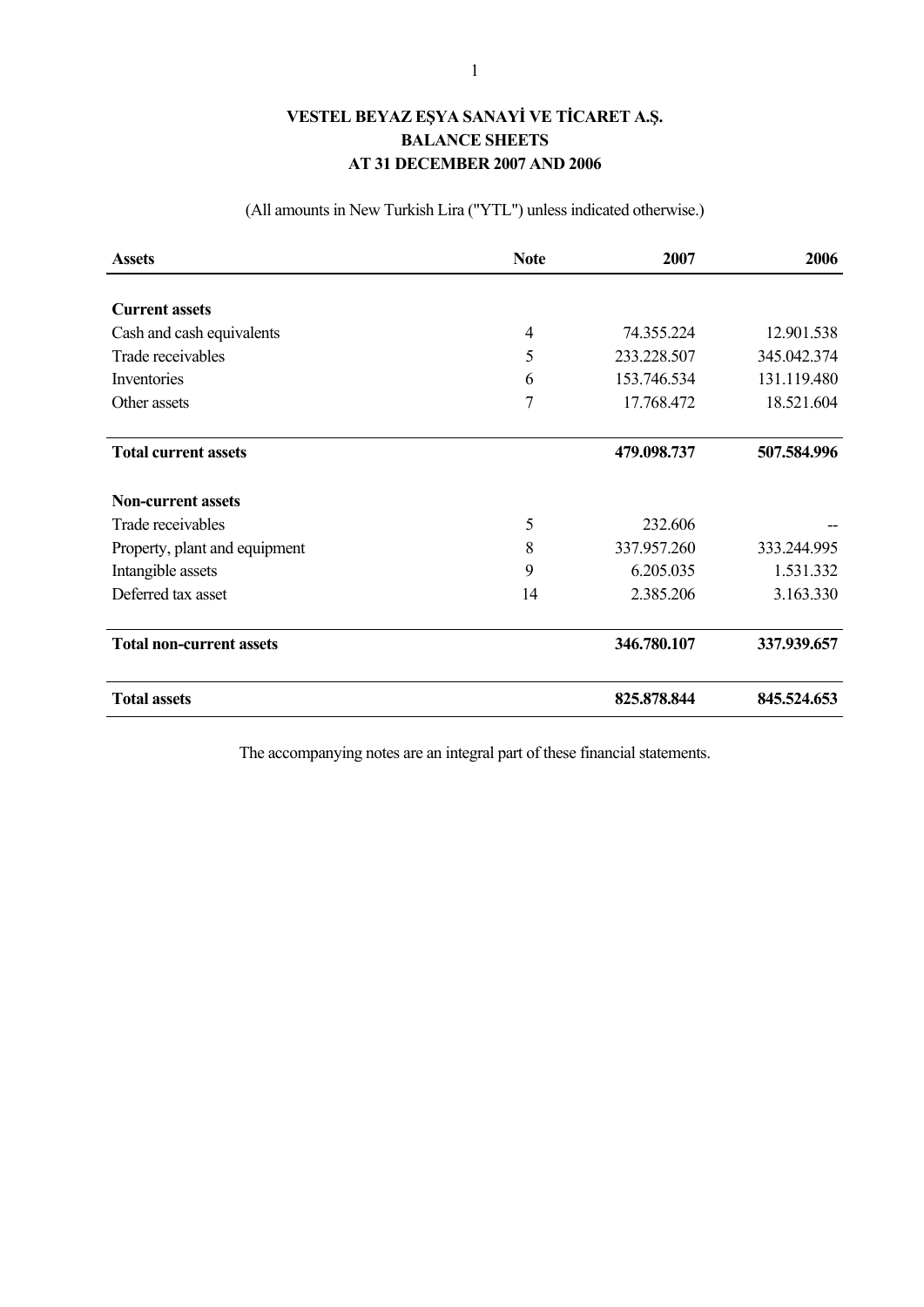# **VESTEL BEYAZ EŞYA SANAYİ VE TİCARET A.Ş. BALANCE SHEETS AT 31 DECEMBER 2007 AND 2006**

(All amounts in New Turkish Lira ("YTL") unless indicated otherwise.)

| <b>Liabilities and equity</b>        | <b>Note</b> | 2007        | 2006        |
|--------------------------------------|-------------|-------------|-------------|
|                                      |             |             |             |
| <b>Current liabilities</b>           |             |             |             |
| <b>Borrowings</b>                    | 10          | 23.597.430  | 34.464.304  |
| Trade payables                       | 11          | 207.707.332 | 258.098.548 |
| Taxation on income                   | 14          |             | 1.287.503   |
| Provisions                           | 12          | 6.294.422   | 5.841.913   |
| Other liabilities                    | 13          | 5.705.803   | 5.972.507   |
| <b>Total current liabilities</b>     |             | 243.304.987 | 305.664.775 |
| <b>Non-current liabilities</b>       |             |             |             |
| <b>Borrowings</b>                    | 10          | 62.368.846  | 58.888.365  |
| Reserve for retirement pay           | 15          | 3.150.070   | 2.691.147   |
| Deferred tax liability               | 14          | 12.596.024  | 16.826.938  |
| <b>Total non-current liabilities</b> |             | 78.114.940  | 78.406.450  |
| <b>Equity</b>                        |             |             |             |
| Share capital                        | 16          | 205.720.137 | 205.720.137 |
| Share premium                        |             | 109.030.821 | 109.030.821 |
| General reserves                     |             | 189.707.959 | 146.702.470 |
| <b>Total equity</b>                  |             | 504.458.917 | 461.453.428 |
| <b>Commitments and contingencies</b> | 17          |             |             |
| <b>Total liabilities and equity</b>  |             | 825.878.844 | 845.524.653 |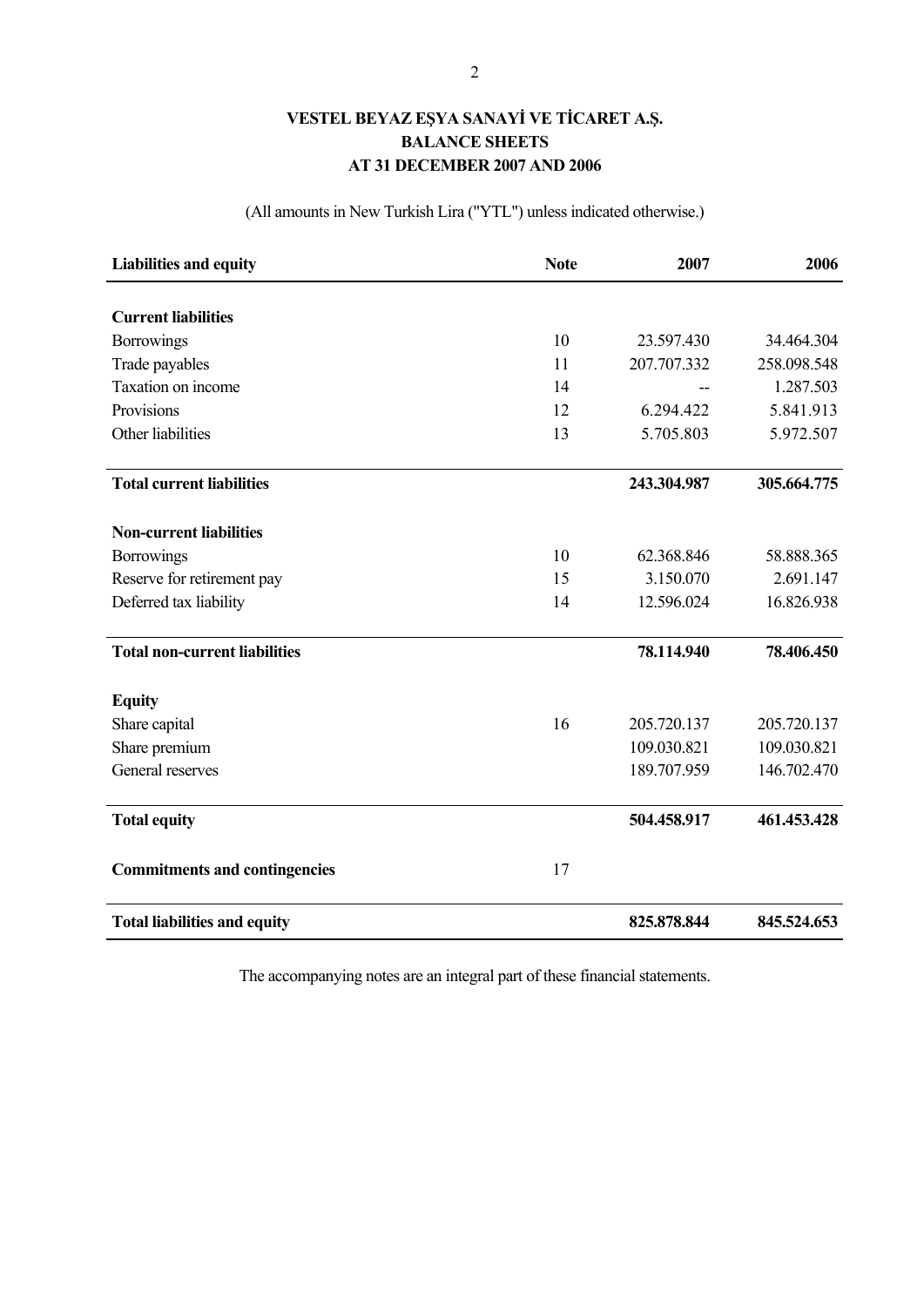# **VESTEL BEYAZ EŞYA SANAYİ VE TİCARET A.Ş. INCOME STATEMENTS FOR THE YEARS ENDED 31 DECEMBER 2007 AND 2006**

# (All amounts in New Turkish Lira ("YTL") unless indicated otherwise.)

|                                            | <b>Note</b> | 2007            | 2006          |
|--------------------------------------------|-------------|-----------------|---------------|
| Revenue                                    | 18          | 1.178.536.079   | 1.122.199.644 |
| Cost of sales                              | 19          | (1.098.457.966) | (962.411.886) |
| <b>Gross profit</b>                        |             | 80.078.113      | 159.787.758   |
| Research and development expenses          |             | (10.398.020)    | (12.551.964)  |
| Selling expenses                           |             | (30.926.943)    | (28.131.951)  |
| General and administrative expenses        |             | (16.112.592)    | (17.687.563)  |
| Other income, net                          | 20          | 7.027.052       | 8.133.090     |
| <b>Operating profit</b>                    |             | 29.667.610      | 109.549.370   |
| Financing income                           | 21          | 87.014.524      | 44.500.334    |
| Financing expense                          | 21          | (34.485.729)    | (82.168.263)  |
| <b>Profit before taxation</b>              |             | 82.196.405      | 71.881.441    |
| Taxation charge                            |             |                 |               |
| Current                                    |             | (11.907.441)    | (7.087.630)   |
| Deferred                                   |             | 3.452.790       | (1.404.170)   |
| <b>Taxation on income</b>                  | 14          | (8.454.651)     | (8.491.800)   |
| Net profit for the year                    |             | 73.741.754      | 63.389.641    |
| Basic and fully diluted earnings per share | 3           | 0,39            | 0,36          |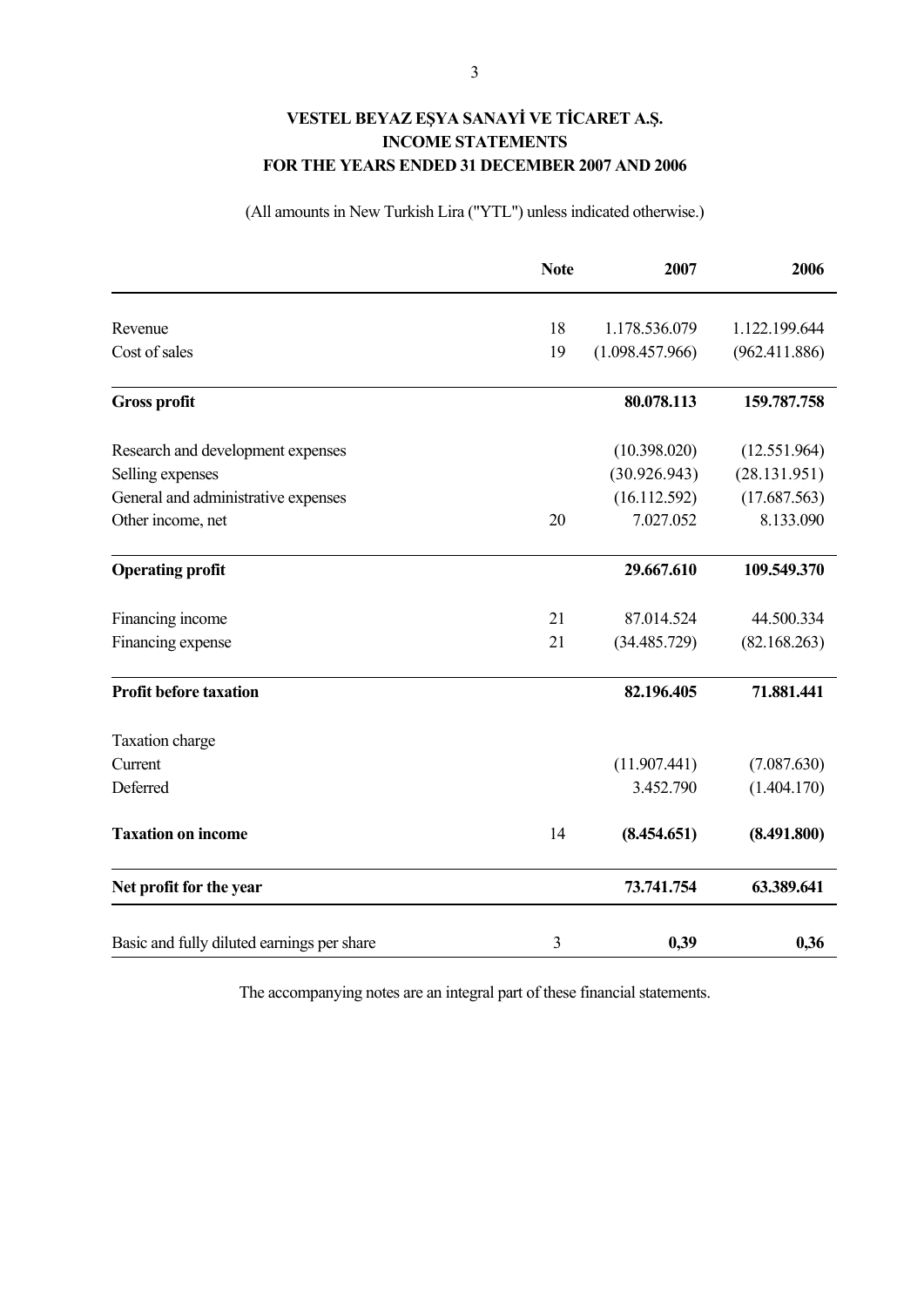# **VESTEL BEYAZ EŞYA SANAYİ VE TİCARET A.Ş. STATEMENTS OF CHANGES IN EQUITY FOR THE YEARS ENDED 31 DECEMBER 2007 AND 2006**

#### **Share capital Share premium General reserves Balance at 01 January 2006 153.720.137 -- 83.312.829 237.032.966**

Increase in share capital 52.000.000 109.030.821 -- 161.030.821 Net profit for the year -- 63.389.641 63.389.641

**Balance at 31 December 2006 205.720.137 109.030.821 146.702.470 461.453.428**  Dividends paid -- (30.736.265) (30.736.265)

**Total equity**

(All amounts in New Turkish Lira ("YTL") unless indicated otherwise.)

| <b>Balance at 31 December 2007</b> | 205.720.137 | 109.030.821 | 189.707.959 | 504.458.917 |
|------------------------------------|-------------|-------------|-------------|-------------|
| Net profit for the year            | $- -$       | $- -$       | 73 741 754  | 73.741.754  |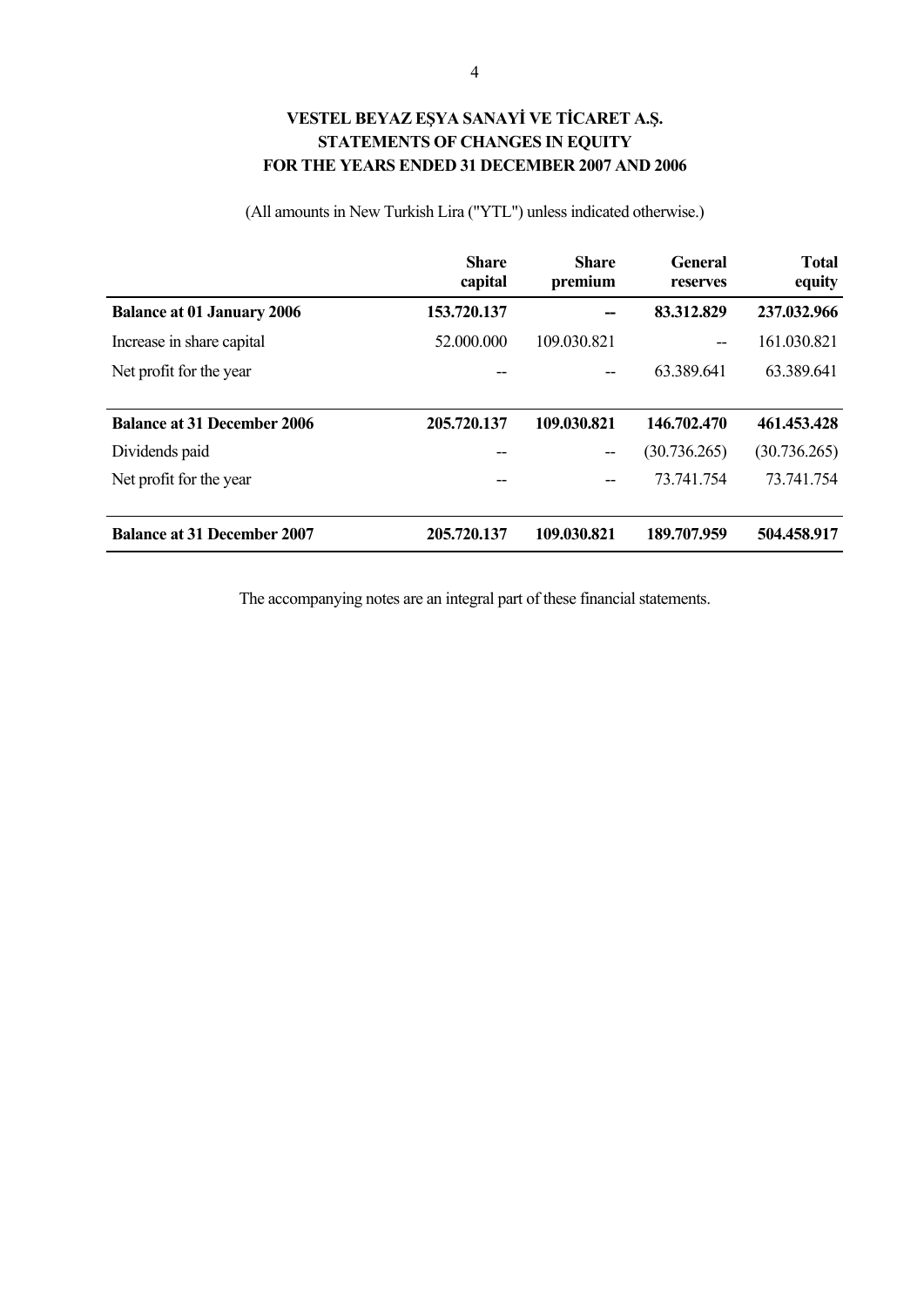# **VESTEL BEYAZ EŞYA SANAYİ VE TİCARET A.Ş. CASH FLOW STATEMENTS FOR THE YEARS ENDED 31 DECEMBER 2007 AND 2006**

(All amounts in New Turkish Lira ("YTL") unless indicated otherwise.)

|                                                     | <b>Note</b> | 2007         | 2006          |
|-----------------------------------------------------|-------------|--------------|---------------|
| <b>Profit before tax</b>                            |             | 82.196.405   | 71.881.441    |
| Adjustment to reconcile profit before tax           |             |              |               |
| to net cash provided from operating activities:     |             |              |               |
| Depreciation expense                                | 8           | 40.369.112   | 34.514.426    |
| Amortization charge                                 | 9           | 982.468      | 1.166.891     |
| Provision for retirement pay                        | 15          | 1.654.102    | 1.160.626     |
| Provision for diminution in value of inventories    | 6           | 882.904      | 487.263       |
| Unearned interest on receivables                    |             | (7.215.862)  | 8.156.928     |
| Unearned interest on payables                       |             | (824.956)    | (731.918)     |
| Interest income                                     | 21          | (3.223.024)  | (4.196.941)   |
| Interest expense                                    | 21          | 8.523.859    | 18.821.014    |
| Profit on sale of property plant and equipment      |             | (137.086)    | (1.109.480)   |
| Loss on sale of property plant and equipment        |             | 85.352       | 51.599        |
| Operating profit before changes in working capital  |             | 123.293.274  | 130.201.849   |
| Trade receivables                                   |             | 118.797.123  | (209.534.722) |
| Inventories                                         |             |              |               |
|                                                     |             | (23.509.958) | (30.018.347)  |
| Other assets                                        |             | 753.132      | (9.967.195)   |
| Trade payables<br>Other liabilities                 |             | (49.566.260) | 80.719.279    |
|                                                     |             | (1.009.374)  | (43.627.525)  |
| Taxes paid                                          |             | (13.194.944) | (6.595.932)   |
| Net cash provided by (used in) operating activities |             | 155.562.993  | (88.822.593)  |
| <b>Cash flows from investing activities</b>         |             |              |               |
| Purchase of property, plant and equipment           | 8           | (45.899.488) | (49.808.230)  |
| Purchase of intangible fixed assets                 | 9           | (5.010.707)  | (103.424)     |
| Proceeds from sale of property plant and equipment  |             | 224.381      | 1.177.731     |
| Net cash used in investing activities               |             | (50.685.814) | (48.733.923)  |
| <b>Cash flows from financing activities</b>         |             |              |               |
| Changes in borrowings, net                          |             | (7.693.455)  | (5.428.703)   |
| Increase in share capital                           |             |              | 161.030.821   |
| Dividends paid                                      |             | (30.736.265) |               |
| Interest received                                   |             | 3.223.024    | 4.196.941     |
| Interest paid                                       |             | (8.216.797)  | (17.717.929)  |
| Net cash provided by (used in) financing activities |             | (43.423.493) | 142.081.130   |
| Net increase in cash and cash equivalents           |             | 61.453.686   | 4.524.614     |
| Cash and cash equivalents at beginning of year      |             | 12.901.538   | 8.376.924     |
| Cash and cash equivalents at end of year            |             | 74.355.224   | 12.901.538    |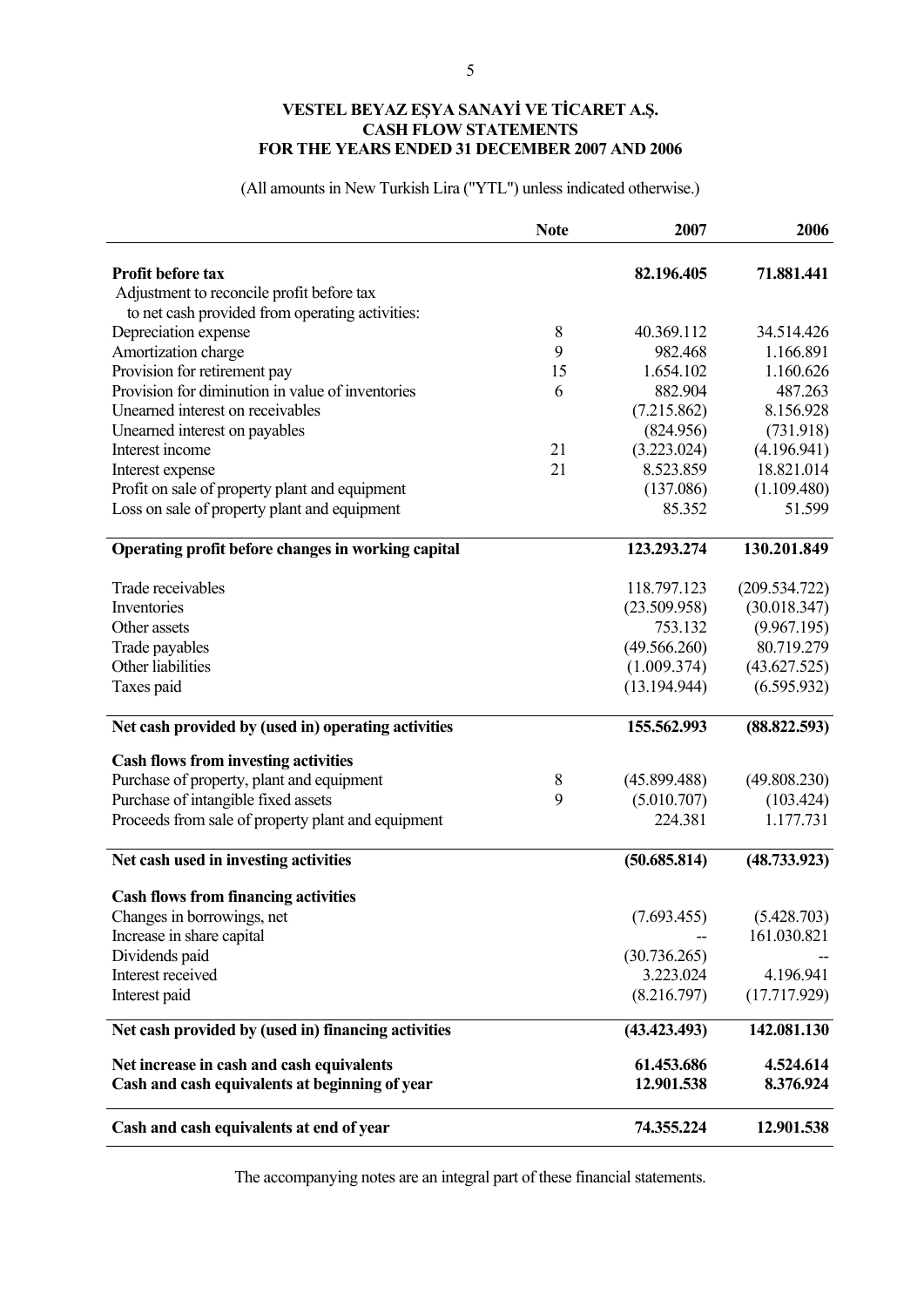(All amounts in New Turkish Lira ("YTL") unless indicated otherwise.)

### **1. ORGANIZATION AND NATURE OF ACTIVITIES**

Vestel Beyaz Eşya Sanayi ve Ticaret A.Ş. (the "Company" or "Vestel Beyaz Eşya") was incorporated in 1997 under the Turkish Commercial Code and was registered in Istanbul, Turkey. The registered office address of the Company is located at Ambarlı, Petrol Ofisi Dolum Tesisleri Yolu, Zorlu Plaza, Avcılar / Istanbul- Turkey.

The Company is a member of the Vestel Group of Companies which are under the control of the Ahmet Nazif Zorlu family. The Company sells all of its products to Vestel Dış Ticaret A.Ş. ("Vestel Foreign Trade"), which sells them outside of Turkey and Vestel Dayanıklı Tüketim Malları Pazarlama A.Ş. ("Vestel Domestic Marketing"), which sells them to customers in Turkey both of which is members of the Vestel Group of Companies and are not owned or controlled by the Company.

The Company started working actively in 1999 and is engaged in the manufacture of refrigerators, freezers, room air conditioning units, washing machines and cookers. The Company's production facilities are located in Manisa industrial site with total area of 395.000 square meters.

The company is registered to Capital Market Board and its shares have been quoted to Istanbul Stock Exchange since 21 April 2006.

### **2. BASIS OF PRESENTATION OF THE FINANCIAL STATEMENTS**

The financial statements of the Company have been prepared in accordance with International Financial Reporting Standards ("IFRS") as developed and published by the International Accounting Standards Board ("IASB").

# **Measurement currency, reporting currency**

The financial statements have been prepared under the historical cost convention, other than financial assets which are stated at fair value.

The restatement for the changes in the general purchasing power of YTL as of 31 December 2005 is based on IAS 29 ("Financial Reporting in Hyperinflationary Economies"). IAS 29 requires that financial statements prepared in the currency of a hyperinflationary economy be stated in terms of the measuring unit current at the balance sheet date and the corresponding figures for previous periods be restated in the same terms. One characteristic (but not limited to) that necessitates the application of IAS 29 is a cumulative three year inflation rate approaching or exceeding 100%. As of 31 December 2005, the three year cumulative rate has been 36% (31 December 2004: 70% - 31 December 2003: 181%) based on the Turkish countrywide wholesale price index published by the State Institute of Statistics.

As of 1 January 2006, it has been decided to discontinue the adjustment of financial statements for inflation after taking into account that hyperinflation period has come to an end as indicated by existing objective criteria and, that other signs indicating the continuance of hyperinflation have largely disappeared the financial statement as of 31 December 2006 have therefore, not been subjected to any adjustment for inflation.

The effects of ending the adjustments for inflation on financial statements are summarized as follows:

The financial statements as of 31 December 2006 have not been subjected to any inflation adjustment whereas the financial statements for previous periods have been adjusted for inflation on basis of the measuring unit current at the last preceding balance sheet date namely 31 December 2005.

Together with the ending of the hyperinflationary period the balances adjusted for inflation as of the last preceding balance sheet date form the opening balances of the assets, liabilities and equity accounts as of 1 January 2006.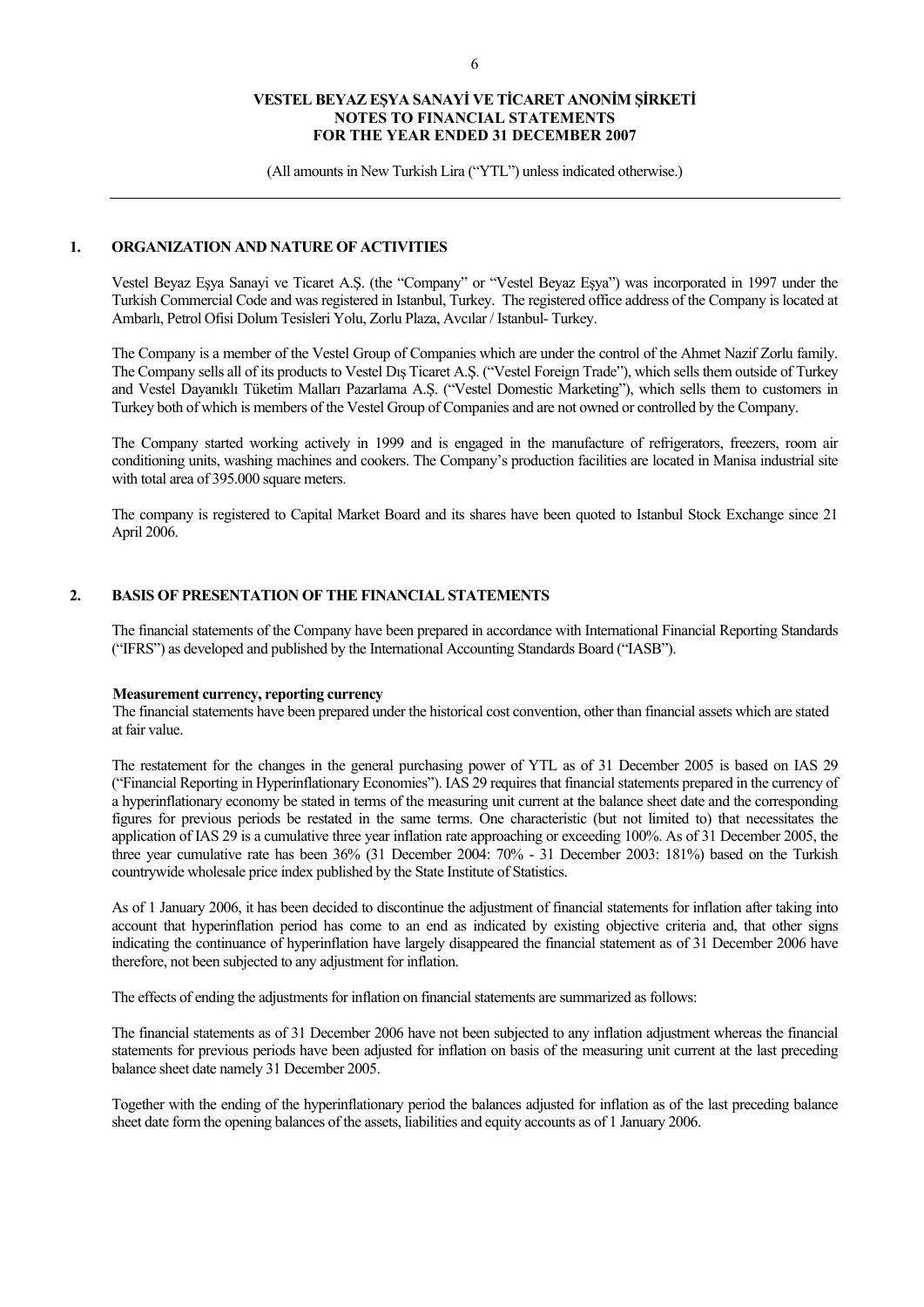(All amounts in New Turkish Lira ("YTL") unless indicated otherwise.)

### **Comparable financial information and reclassification of prior period financial statements**

The balance sheets with the accompanying notes as of 31.12.2007 and 2006 and statement of income, cash flow and changes in equity with the accompanying notes for the twelve months period ended 31.12.2007 and 2006 are presented as comparatively.

For the compatibility of the current financial statements these financial statements are reclassified if necessary.

Other income of YTL 3.073.055 explained under note 19 to the financial statements for the year ended 31 December 2006 has been reclassified under note 19 under "Other domestic sales" to enable comparability between the current and the previous year financial statements

### **Offsetting**

Financial assets and liabilities are offset and the net amount reported in the balance sheet when there is a legally enforceable right to set off the recognized amounts and there is an intention to settle on a net basis or realize the asset and settle the liability simultaneously.

### **3. SUMMARY OF SIGNIFICANT ACCOUNTING POLICIES**

The significant accounting policies followed in the preparation of the accompanying financial statements are summarized below:

### **Foreign currency translations and transactions**

Transactions are recorded in New Turkish Lira, which is the Company's functional currency. Transactions in foreign currencies during the periods have been translated at the exchange rates prevailing at the dates of these transactions. Balance sheet items denominated in foreign currencies have been translated at the exchange rates prevailing at the balance sheet dates. Exchange gains or losses arising from settlement and translation of foreign currency items have been included in the financing income or expense accounts as appropriate.

As of 31 December 2007 and 2006, the foreign exchange rates used by the Company are as follows:

|                  | 2007   | 2006   |
|------------------|--------|--------|
| <b>US Dollar</b> | 1,1647 | 1,4056 |
| <b>EURO</b>      | 1,7102 | 1,8515 |

### **Property, plant and equipment depreciation**

Property, plant and equipment are stated at cost less accumulated depreciation and any impairment in value. Depreciation is calculated on a straight-line basis over the estimated useful life of the asset as follows:

|                        | Year       |
|------------------------|------------|
|                        |            |
| Land                   | Nil        |
| Land improvements      | $8.5 - 25$ |
| <b>Buildings</b>       | $25 - 50$  |
| Leasehold improvements | 5          |
| Plant and machinery    | $5 - 20$   |
| Motor vehicles         | 5          |
| Furniture and fittings | $5 - 10$   |
|                        |            |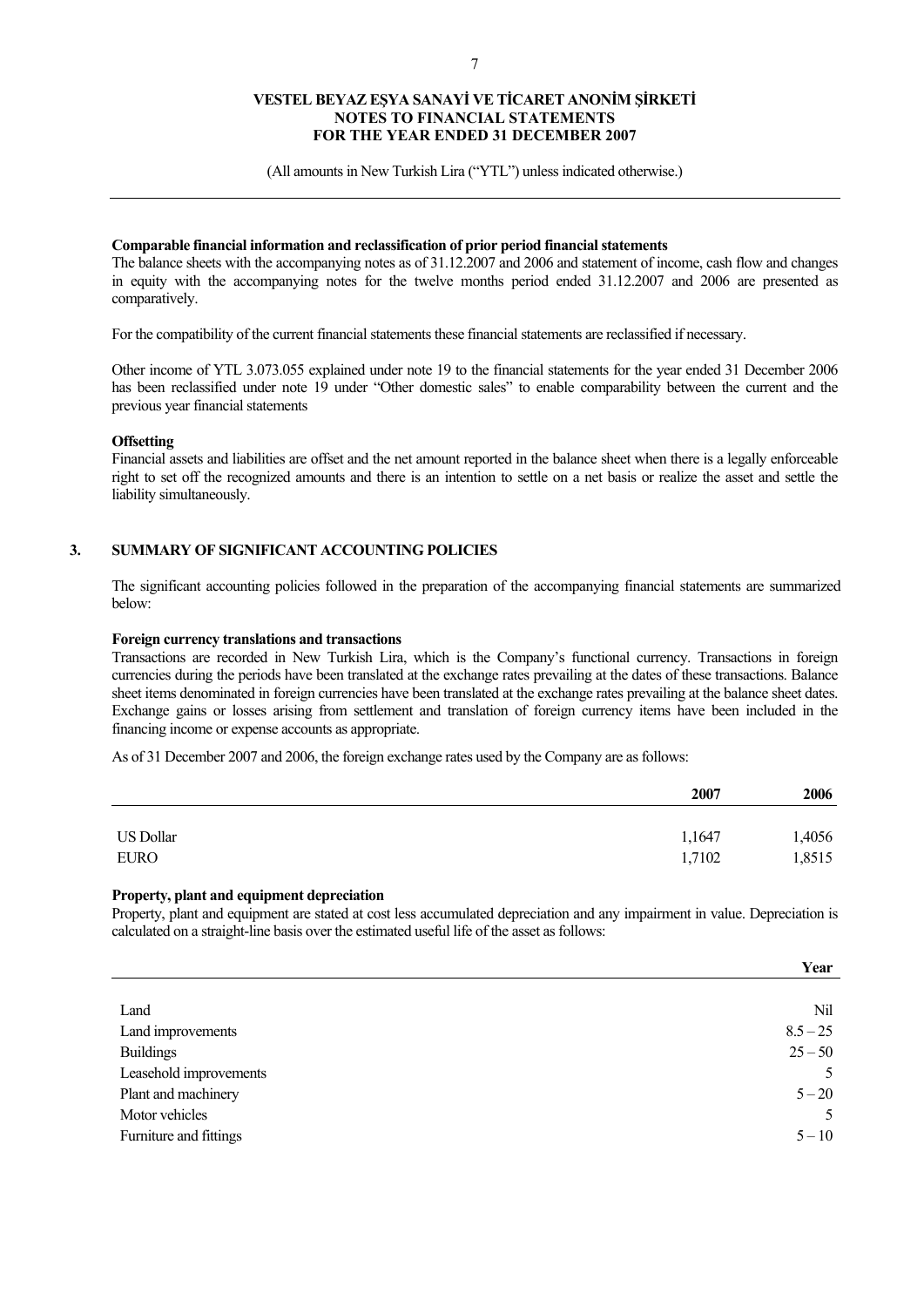(All amounts in New Turkish Lira ("YTL") unless indicated otherwise.)

The carrying values of property, plant and equipment are reviewed for impairment periodically and when events or changes in circumstances indicate the carrying value may not be recoverable. If any such indication exists and where the carrying values exceed the estimated recoverable amount, the assets or cash-generating units are written down to their recoverable amount.

The gain or loss arising on the disposal or retirement of an asset is determined as the difference between the sales proceeds and the carrying amount of the asset and is recognized in income.

#### **Intangible assets**

Expenditure on intangible assets is amortized using the pro-rata basis over their useful lives, not exceeding 5 years.

### *Research and development costs*

Research expenditure is recognized as an expense as incurred.

Costs incurred on development projects (relating to the design and testing of new or improved products) are recognized as intangible assets to the extent that the expenditure is expected to generate future economic benefits. Development costs that have been capitalized are amortized on a pro-rata basis over a period of 5 years which in the estimated period over which the technology is expected to lead the market and have commercial value.

The carrying values of capitalized research and development expenditure are reviewed for impairment periodically and when events or changes in circumstances indicate that the carrying value may not be recoverable.

#### *Other intangible assets*

Expenditures on acquired patents and licenses are capitalized and amortized on a pro-rata basis over their estimated useful life, not exceeding a period of 5 years.

#### **Impairment of assets**

At each balance sheet date, the Company reviews the carrying amounts of its tangible and intangible assets to determine whether there is any indication that those assets have suffered an impairment loss. If any such indication exists, the recoverable amount of the asset is estimated in order to determine the extent of the impairment loss (if any).

Where it is not possible to estimate the recoverable amount of an individual asset, the Company estimates the recoverable amount of the cash generating unit to which the asset belongs. If the recoverable amount of an asset is estimated to be less than its carrying amount, the carrying amount of the asset is reduced to its recoverable amount. Impairment losses are recognized as an expense immediately.

### **Borrowing costs**

Borrowing costs directly attributable to the acquisition, construction or production of qualifying assets, which are assets that necessarily take a substantial period of time to get ready for their intended use or sale, are added to the cost of those assets, until such time as the assets are substantially ready for their intended use or sale. Investment income earned on the temporary investment of specific borrowings pending their expenditure on qualifying assets is deducted from the cost of those assets. All other borrowing costs are recognized in net profit or loss in the period in which they are incurred.

### **Bank borrowings**

Interest-bearing bank loans and overdrafts are recorded in the amount of the proceeds received, net of direct issue costs. Finance charges, including premiums payable on settlement or redemption, are accounted for on an accrual basis and are added to the carrying amount of the instrument to the extent that they are not settled in the period in which they arise.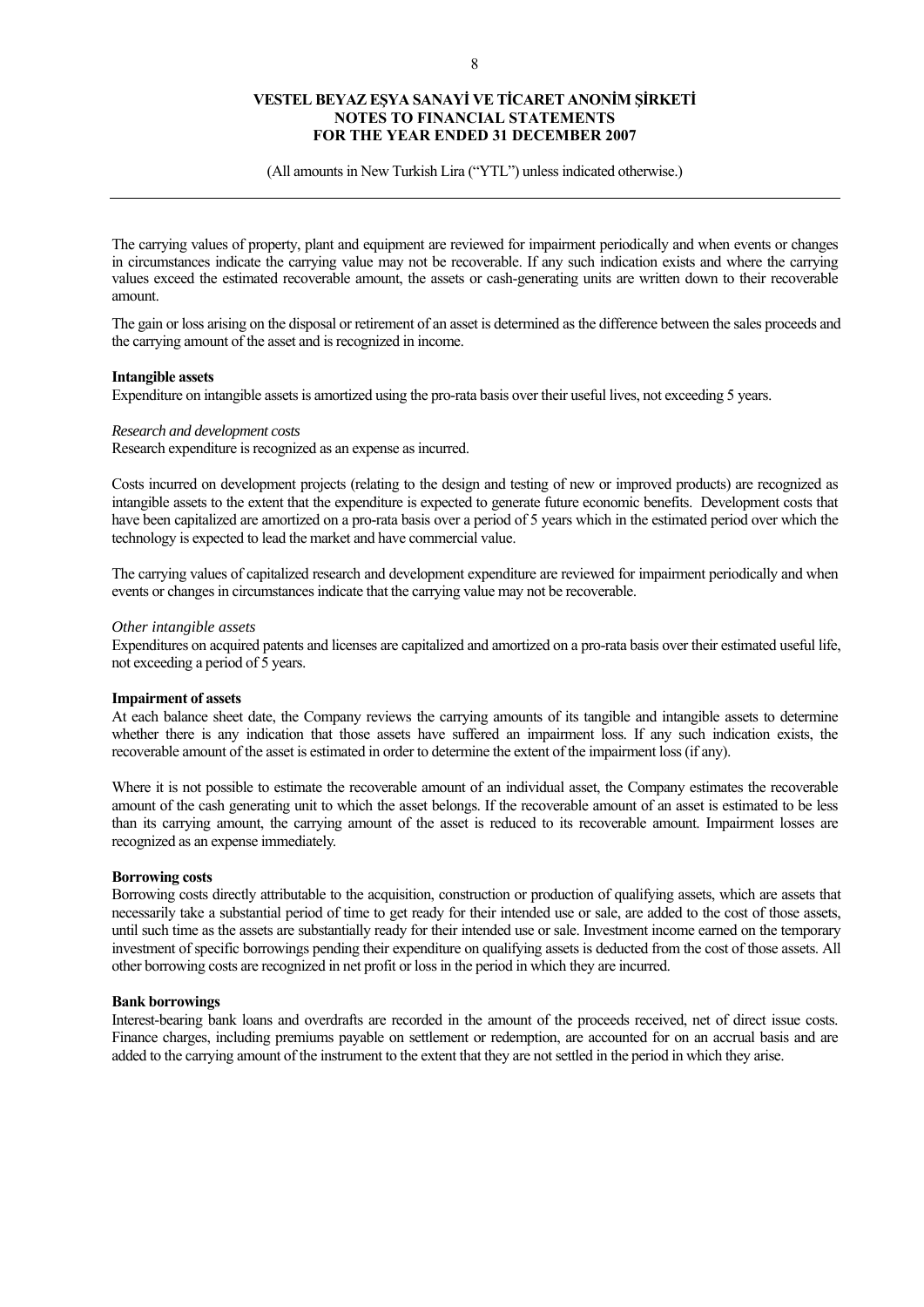(All amounts in New Turkish Lira ("YTL") unless indicated otherwise.)

### **Financial asset**

#### *Financial instruments and financial risk management*

The main risks arising from the Company's financial instruments are interest rate risk, liquidity risk, foreign currency risk and credit risk. The management reviews and agrees policies for managing each of these risks and they are summarized below.

#### *Interest rate risk*

The Company is exposed to interest rate risk through the impact of rate changes on interest bearing liabilities and assets. These exposures are managed by using natural hedges that arise from offsetting interest rate sensitive assets and liabilities.

#### *Liquidity risk*

Liquidity risk arises from the fact that the Company may not receive financial instruments from its counterparties at the expected time. This risk is managed by maintaining a balance between continuity of funding and flexibility through the use of overdrafts, finance leases and other funds.

#### *Foreign currency risk*

The Company is exposed to foreign exchange risk through the impact of rate changes at the translation of USD Dollar and Euro denominated assets and liabilities to YTL (note 23). These risks are monitored and limited by the analysis of foreign currency position.

#### *Credit risk*

Ownership of financial assets involves the risk that counterparties may be unable to meet the terms of their agreements. The majority of the trade receivables are from related parties. Domestic sales are made through Vestel Dayanıklı Tüketim Malları Pazarlama A.Ş. ("Vestel Domestic Marketing") and their receivables are secured by taking sufficient collaterals from the dealers. Overseas sales are made through Vestel Dış Ticaret A.Ş. ("Vestel Foreign Trade") and their receivables are insured by Turkish Eximbank and export credit agencies.

#### *Fair value of financial instruments*

Fair value is the amount at which a financial instrument could be exchanged in a current transaction between willing parties, other than in a forced sale or liquidation, and is best evidenced by a quoted market price.

The estimated fair values of financial instruments have been determined by the Company, using available market information and appropriate valuation methodologies. However, judgment is necessarily required to interpret market data to estimate the fair value. Accordingly, the estimates presented herein are not necessarily indicative of the amounts the Company could realize in a current market exchange.

The following methods and assumptions are used in the estimation of the fair value of the financial instruments for which it is practicable to estimate fair value:

#### *Financial assets*

The fair values of balances denominated in foreign currencies, which are translated at year-end exchange rates, are considered to approximate carrying value.

Cash and cash equivalents presented in the cash flow statements include cash and bank deposits which have a maturity of 3 months or shorter.

The carrying values of the trade receivables net of provisions for uncollectible receivables are considered to approximate their fair values.

The carrying value of the financial assets is considered to approximate their fair values.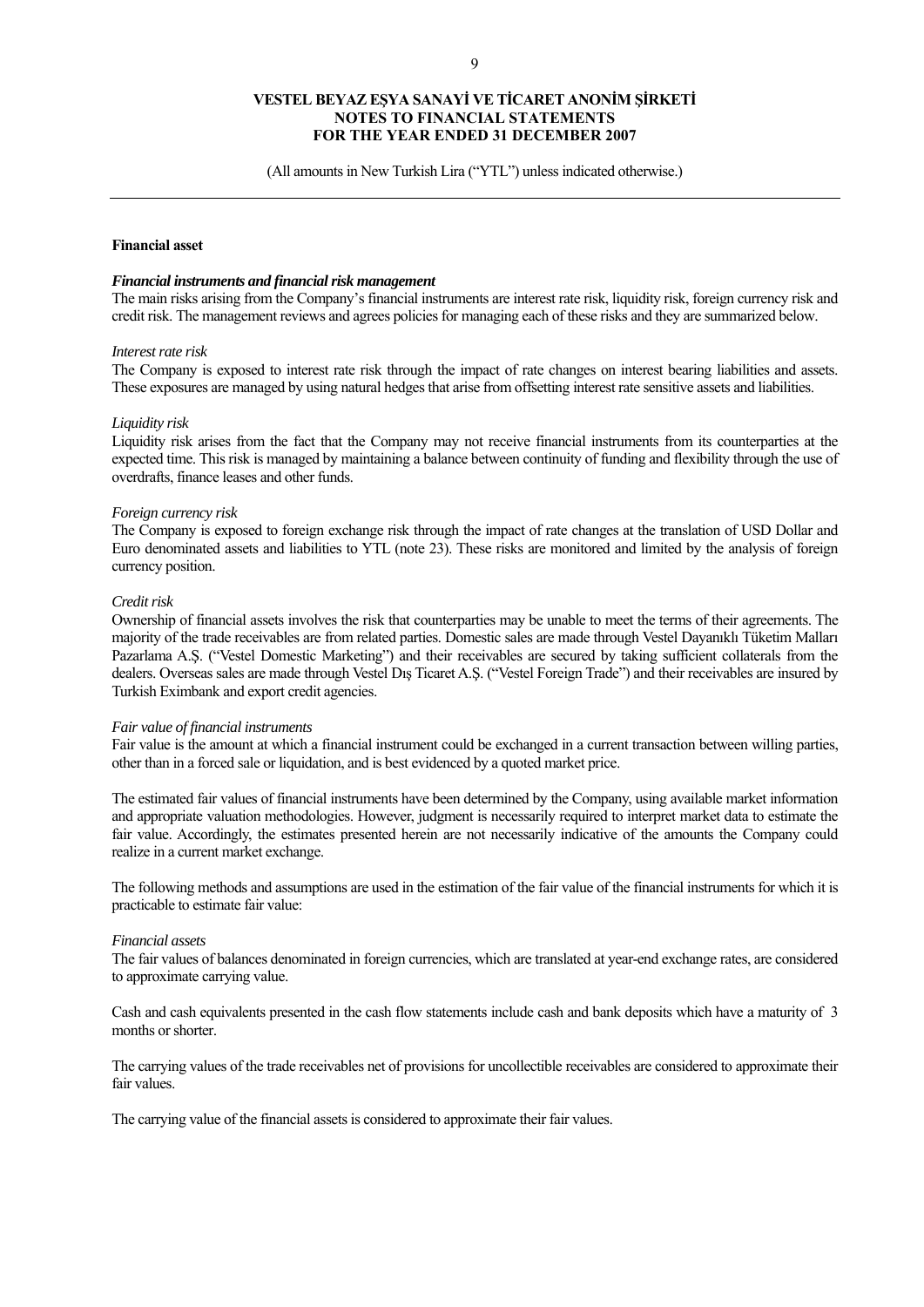(All amounts in New Turkish Lira ("YTL") unless indicated otherwise.)

#### *Financial liabilities*

The fair values of short-term bank loans and other monetary liabilities are considered to approximate their respective carrying values due to their short-term nature. Trade payables are considered to approximate their carrying values.

The fair values of long-term bank borrowings which are denominated in foreign currencies and translated at year-end exchange rates are considered to approximate their carrying values.

#### **Provisions**

Provisions are recognized when the Company has a present obligation (legal or constructive) as a result of a past event, it is probable that an outflow of resources embodying economic benefits will be required to settle the obligation and a reliable estimate can be made of the amount of the obligation. Where the Company expects a provision to be reimbursed, for example under an insurance contract, the reimbursement is recognized as a separate asset but only when the reimbursement is virtually certain.

#### **Warranty provision**

This provision reflects the costs and expenses for which the Company responsible for servicing its products sold which malfunction due to production defects. Technical service costs which may be incurred in the future with respect to the sales in the current year are estimated by the Company's management on the basis of past experience.

### **Contingent assets and contingent liabilities**

Transactions that may give rise to contingencies and commitments are those for which the outcome and the performance will be ultimately confirmed only on the occurrence or non-occurrence of certain future events, unless the expected performance is not very likely. Accordingly, contingent losses are recognized in the financial statements if a reasonable estimate of the amount of the resulting loss can be made. Contingent gains are reflected only if it is probable that the gain will be realized.

#### **Leases**

*Finance Lease –* Leases in terms of which the Company assumes substantially all of the risks and rewards of ownership are classified as finance leases. Assets held under finance leases are recognized as assets of the Company at their fair value at the date of acquisition. The corresponding liability to the Company is included in the balance sheet as a finance lease obligation. Finance costs, which represent the difference between the total leasing commitments and the fair value of the assets acquired, are charged to the income statement over the term of the relevant lease so as to produce a constant periodic rate of interest on the remaining balance of the liability for each accounting period. Capitalized leased assets are depreciated in accordance with the depreciation policy noted above.

#### *Operating lease*

Leases of assets under which all the risks and rewards of ownership are effectively retained by the lesser are classified as operating leases. Lease payments on operating lease are recognized as an expense on a straight-line basis over the lease term.

### **Related parties**

Parties are considered to be related if one party has the ability to control the other party or exercise significant influence over the other party in making the financial and operating decisions. For the purpose of these financial statements shareholders are referred to as related parties. Related parties also include individuals that are principal owners, management and members of the Company's Board of Directors and their families.

#### **Government incentives and subsidies**

These are reflected in the financial statements when the Company has complied with all of the requirements and reasonable assurance is formed that incentive or assistance will be obtained.

Liabilities to Governmental departments which may be forgone by the Authorities are accepted as Government incentives when reasonable assurance is formed that such liabilities will not be paid because the Company has complied with all the requirements related to the liability.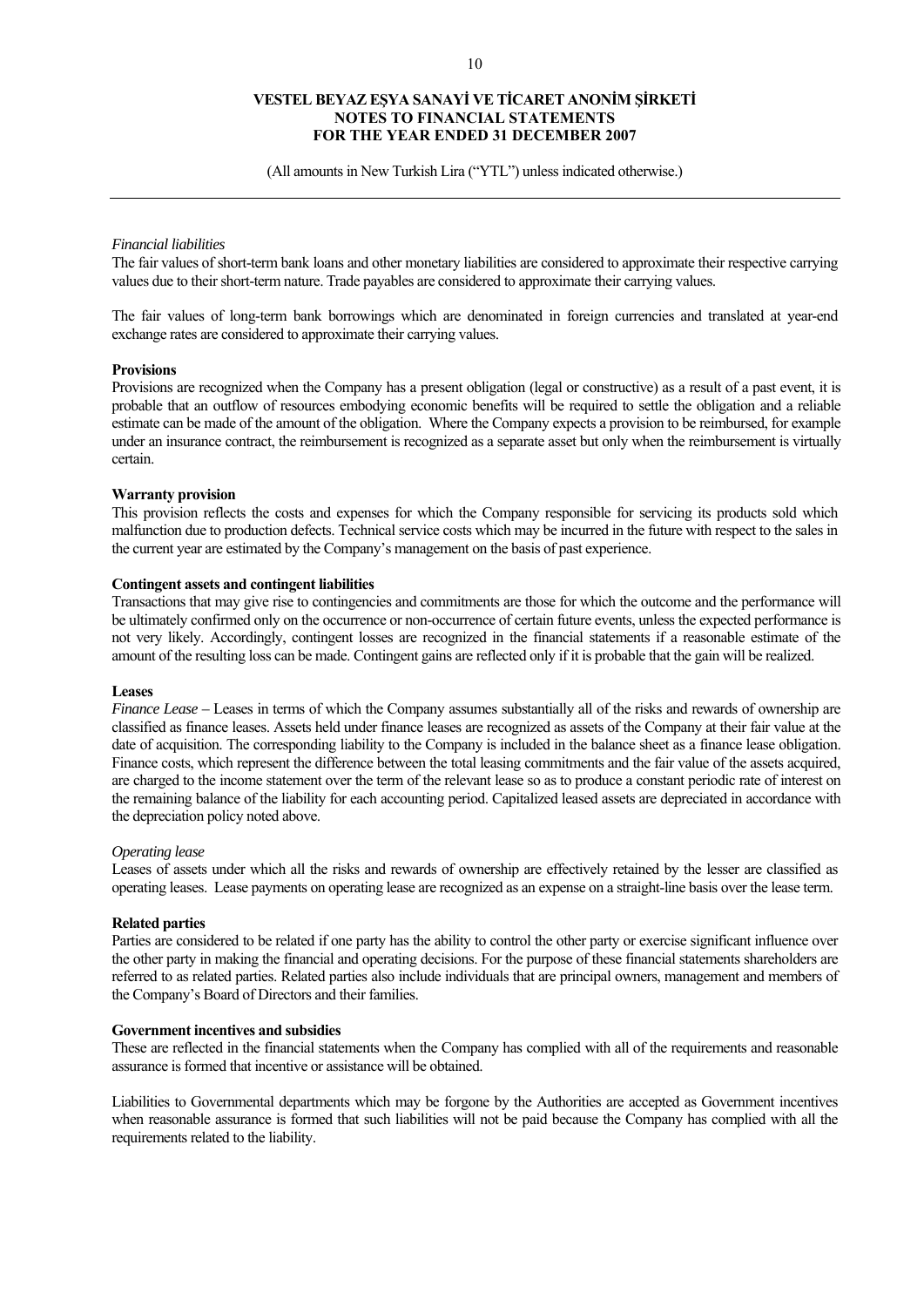(All amounts in New Turkish Lira ("YTL") unless indicated otherwise.)

### **Recognition and derecognition of financial instruments**

The Company recognizes a financial asset or financial liability in its balance sheet when and only when it becomes a party to the contractual provisions of the instrument. The Company derecognizes a financial asset or a portion of a financial asset when and only when it loses control of the contractual rights that comprise the financial asset or a portion of a financial asset or when a financial asset or a portion of a financial asset expires. The Company derecognizes a financial liability when and only when a liability is extinguished and that is when the obligation specified in the contract is discharged, cancelled and expires.

#### **Employee benefits**

Under Turkish Labor Law, the Company is required to pay termination benefits to each employee who has completed one year of service and whose employment is terminated without due cause, or who retires in accordance with social insurance regulations, is called up for military service or dies.

#### **Revenue recognition**

Revenue is recognized at the moment goods are invoiced on the basis of physical delivery by the Company. Revenue is shown net of value added and sales taxes, discounts and returns.

#### **Trade receivables**

Trade receivables are measured at initial recognition at fair value, and are subsequently measured at amortized cost using the effective interest rate method to set an allowance for unearned interest. Appropriate allowances for estimated irrecoverable amounts are recognized in profit or loss when there is objective evidence that the asset is impaired. The allowance recognized is measured as the difference between the asset's carrying amount and the present value of estimated future cash flows discounted at the effective interest rate computed at initial recognition.

#### **Trade payables**

Trade payables are initially measured at fair value, and are subsequently measured at amortized cost, using the effective interest rate method to set an allowance for unearned interest.

#### **Inventories**

Inventories are stated at the lower of cost and net realizable value. Costs comprise direct materials and, where applicable, direct labor costs and those overheads (based on normal operating capacity) that have been incurred in bringing the inventories to their present location and condition but excludes borrowing cost. Cost is calculated by using the weighted average method. Net realizable value represents the estimated selling price less all estimated costs to completion and costs to be incurred in marketing, selling and distribution.

#### **Use of estimates**

The preparation of financial statements in conformity with IFRS requires management to make estimates and assumptions that affect reported amounts of assets and liabilities and disclosure of contingent assets and liabilities at the date of the financial statements, and the reported amounts of revenues and expenses during the reporting period. Actual results could differ from these estimates. These estimates are reviewed periodically, and as adjustments become necessary, they are reported in earnings in the periods in which they become known. Estimation have been used mainly for provision for possible losses due to lawsuits, warranty provision, provision for retirement pay, doubtful receivables and deferred taxation. Estimations have been made on basis previous experience and other appropriate data supplied by the management.

#### **Income taxes**

Tax expense (income) is the aggregate amount included in the determination of net profit or loss for the period in respect of current and deferred tax.

Deferred income tax is provided, using the liability method, on all temporary differences at the balance sheet date between the tax bases of assets and liabilities and their carrying amounts for financial reporting purposes. Deferred income tax liabilities are recognized for all taxable temporary differences.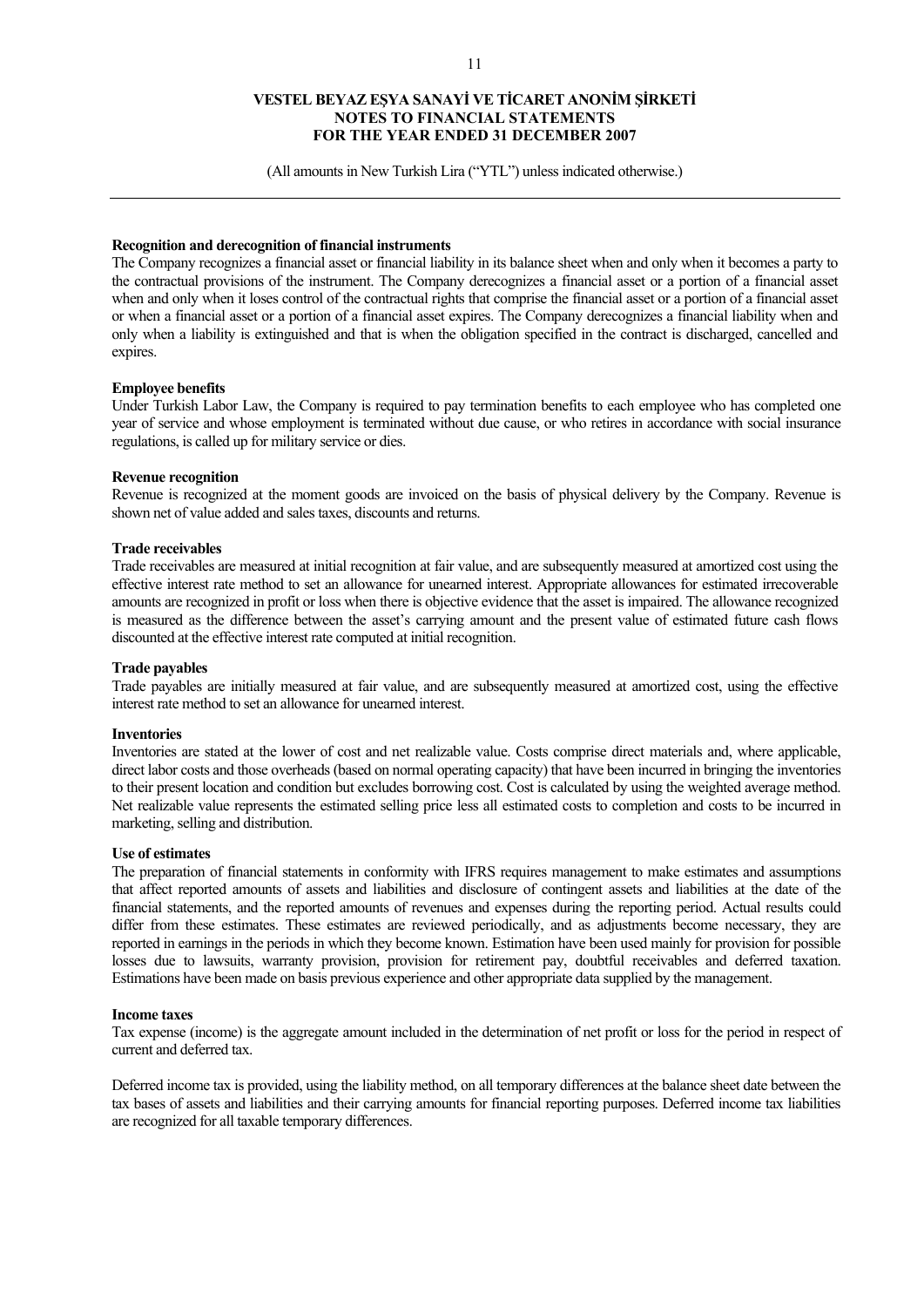(All amounts in New Turkish Lira ("YTL") unless indicated otherwise.)

The carrying amount of deferred income tax assets is reviewed at each balance sheet date and reduced to the extent that it is no longer probable that sufficient taxable profit will be available to allow all or part of the deferred income tax asset to be utilized.

Deferred income tax assets and liabilities are measured at the tax rates that are expected to apply to the period when the asset is realized or the liability is settled, based on tax rates (and tax laws) that have been enacted or substantively enacted at the balance sheet date.

### **Cash and cash equivalents**

Cash and cash equivalents presented in the cash flow statements include cash and bank deposits which have a maturity of 3 months or shorter.

### **Earnings per share**

The calculation of the basic and diluted earnings per share is based on net profit for the related year ended divided by the weighted average number of ordinary shares outstanding during the year.

Turkish companies may increase their share capital by the issue of bonus shares from distributions made from accumulated prior period earnings and revaluation fund reserves. In the calculation of basic earnings per share these bonus shares are considered as shares issued and the weighted average number of ordinary shares outstanding during the year or the period is adjusted retrospectively to take into account the bonus share issues.

As of 31 December 2007 and 2006, the computation of the basic and diluted earnings per share is as follows:

|                                                     | 2007        | 2006        |
|-----------------------------------------------------|-------------|-------------|
|                                                     |             |             |
| Shares outstanding at beginning of year             | 190.000.000 | 138.000.000 |
| New shares issued                                   |             | 52,000,000  |
| Shares outstanding at end of year                   | 190.000.000 | 190.000.000 |
| Net profit attributable to shareholders             | 73.741.754  | 63.389.641  |
| Weighted average number of ordinary shares in issue | 190.000.000 | 177.000.000 |
| Basic and diluted earnings per share                | 0,39        | 0.36        |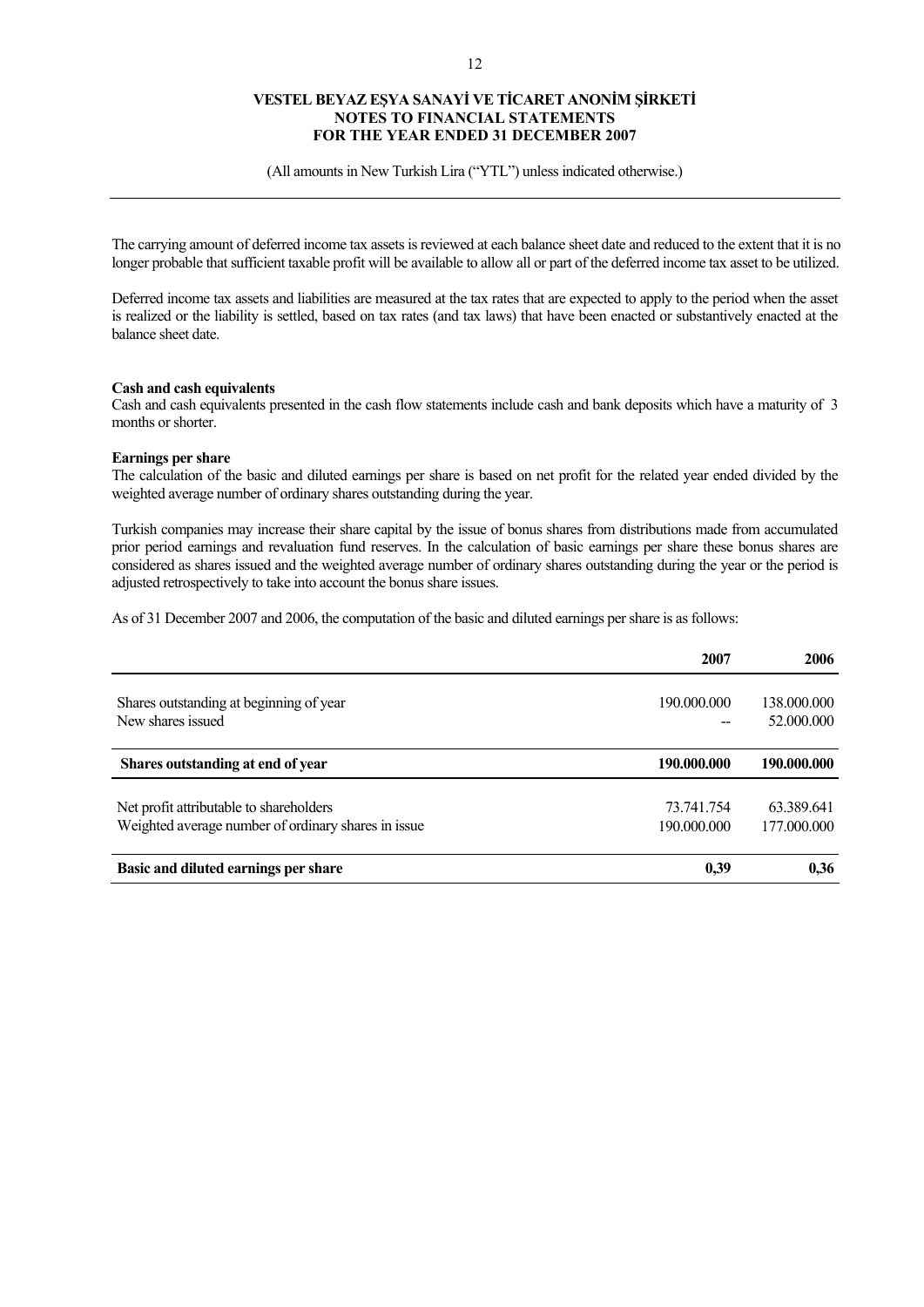(All amounts in New Turkish Lira ("YTL") unless indicated otherwise.)

# **4. CASH AND CASH EQUIVALENTS**

|                                    | 2007                  | 2006                  |
|------------------------------------|-----------------------|-----------------------|
| Cash in hand<br>Cash at banks      | 35.535                | 23.076                |
| - Demand deposit<br>- Time deposit | 443.181<br>73.876.508 | 452.693<br>12.425.769 |
|                                    |                       |                       |
|                                    | 74.355.224            | 12.901.538            |

As of 31.12.2007, the maturity of time deposits was 07.01.2008 and the interest rate varied between 4% and 5,3% per year for foreign currency and 18,25 - %18,65 per YTL (31.12.2006: 02.04.2007 interest rate varied between 3,5% and 5,5% per year for foreign currency and 19,75% per year for New Turkish Lira).

### **5. TRADE RECEIVABLES**

| Non-current trade receivables from third parties | 232.606     |              |
|--------------------------------------------------|-------------|--------------|
|                                                  | 233.228.507 | 345.042.374  |
| Unearned interest on receivables (-)             | (4.889.025) | (12.205.614) |
|                                                  | 238.117.532 | 357.247.988  |
| Other                                            | 6.816       | 18.902       |
| - Related parties, note 22                       | 142.150.967 | 223.048.191  |
| Notes receivable                                 |             |              |
| - Related parties, note 22                       | 95.206.215  | 134.094.978  |
| - Third parties                                  | 753.534     | 85.917       |
| Current accounts                                 |             |              |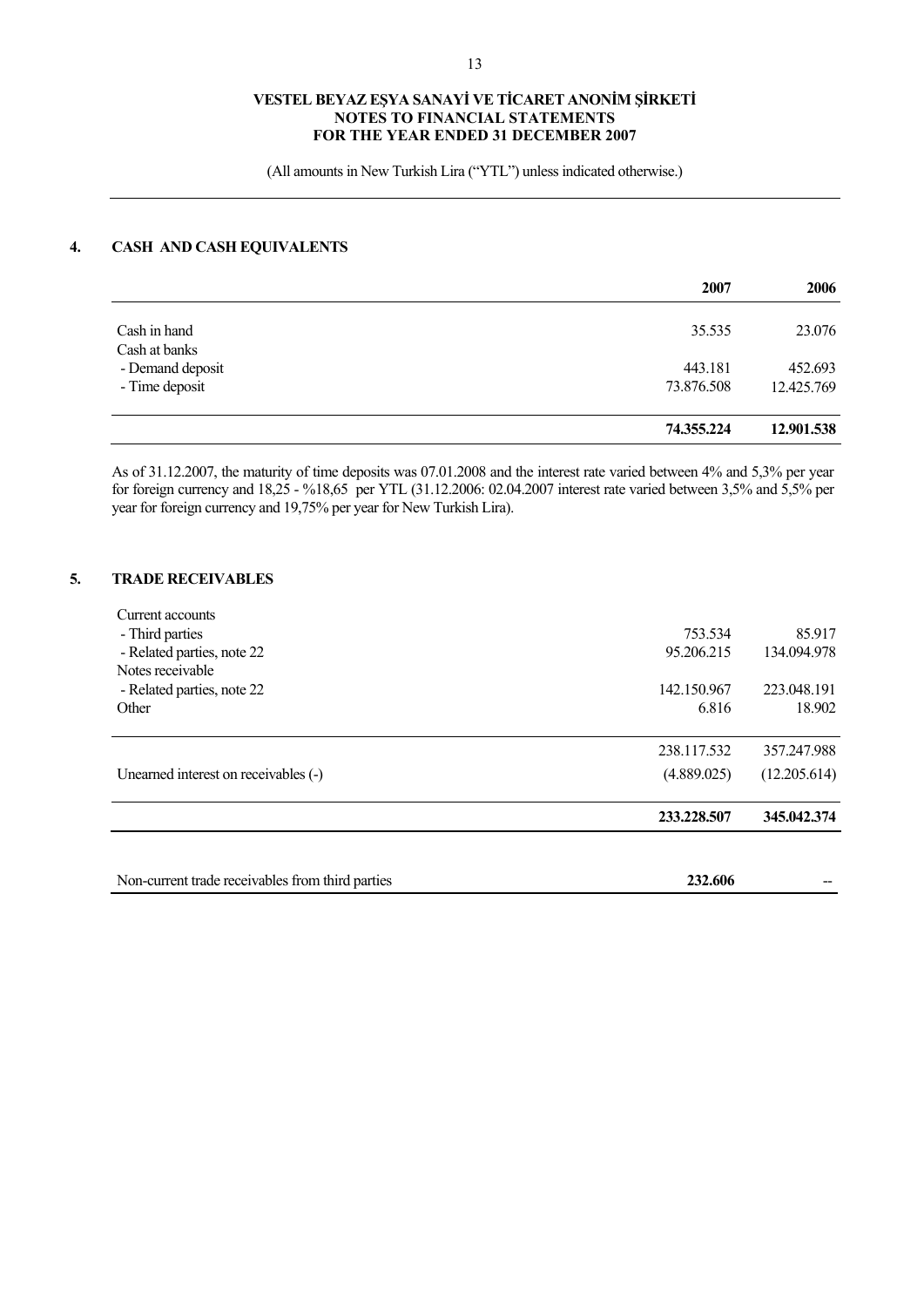(All amounts in New Turkish Lira ("YTL") unless indicated otherwise.)

# **6. INVENTORIES**

|                                                                             | 2007        | 2006        |
|-----------------------------------------------------------------------------|-------------|-------------|
|                                                                             |             |             |
| Raw materials                                                               | 101.688.112 | 84.172.075  |
| Work in process                                                             | 4.861.539   | 7.774.695   |
| Finished goods                                                              | 40.205.419  | 29.775.588  |
| Merchandise                                                                 | 6.624       | 3.279.561   |
| Spares and supplies                                                         | 175.175     | 391.148     |
| Goods in transit                                                            | 8.582.886   | 6.616.730   |
|                                                                             | 155.519.755 | 132.009.797 |
| Allowance for diminution in value (-)                                       | (1.773.221) | (890.317)   |
|                                                                             | 153.746.534 | 131.119.480 |
|                                                                             |             |             |
| Movement of allowance for diminution in value of inventories is as follows: |             |             |
| Opening balance as of 1 January                                             | 890.317     | 403.054     |

| Closing balance at 31 December  | 1.773.221 | 890.317 |
|---------------------------------|-----------|---------|
| Charge for the year, net        | 882.904   | 487.263 |
| Opening balance as of 1 January | 890.31    | 403.054 |

As of 31.12.2007, inventories were insured for YTL 186.352.000 (31.12.2006: YTL 161.644.000).

# **7. OTHER ASSETS**

| 1.502.091<br>Prepaid expenses<br>VAT receivable<br>15.511.959<br>127.109<br>Due from personnel<br>Prepaid taxes and funds<br>516.389<br>110.924<br>Other | 17.768.472 | 18.521.604 |
|----------------------------------------------------------------------------------------------------------------------------------------------------------|------------|------------|
|                                                                                                                                                          |            | 17.618     |
|                                                                                                                                                          |            |            |
|                                                                                                                                                          |            | 39.371     |
|                                                                                                                                                          |            | 16.942.366 |
|                                                                                                                                                          |            | 1.522.249  |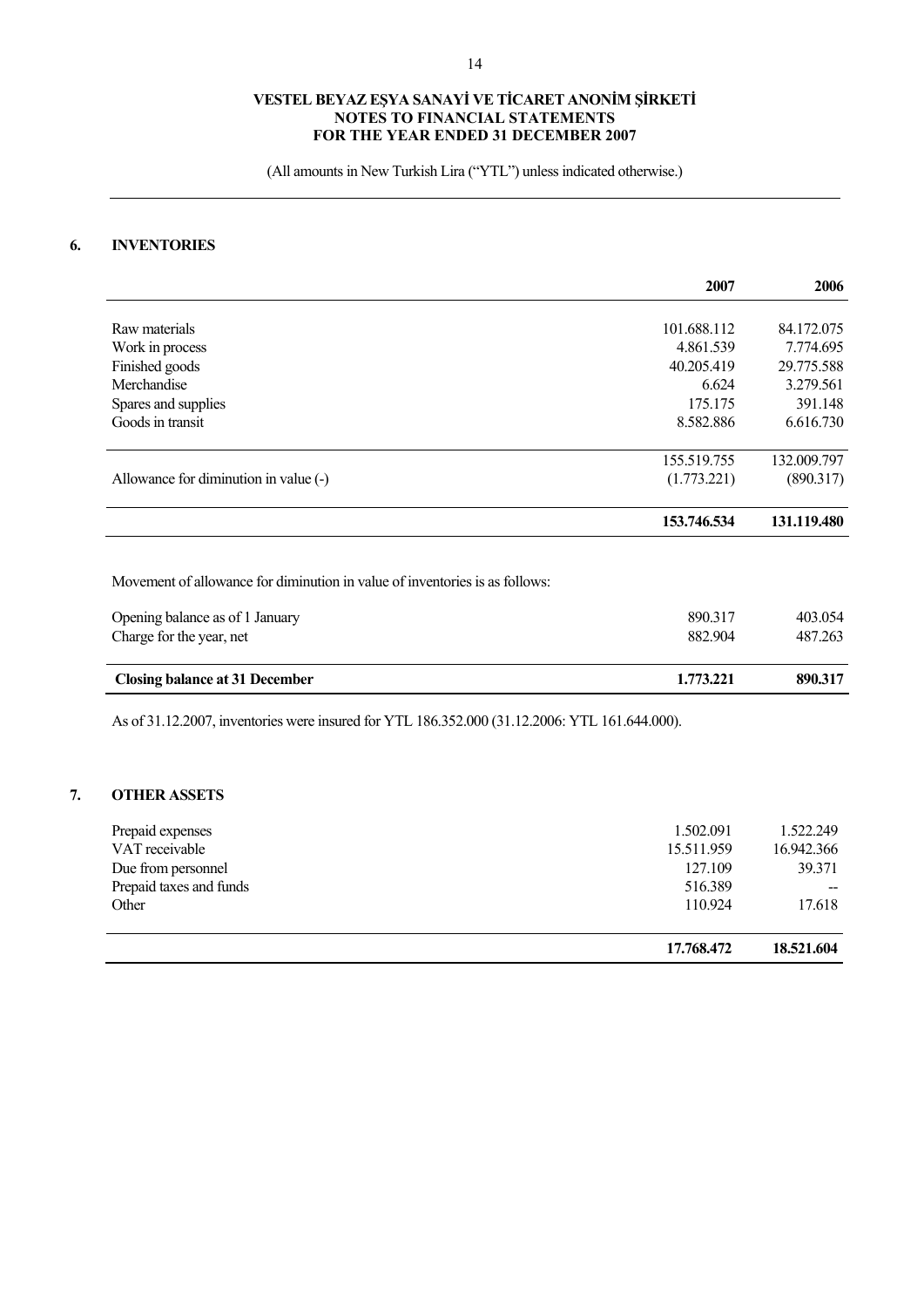(All amounts in New Turkish Lira ("YTL") unless indicated otherwise.)

# **8. PROPERTY, PLANT AND EQUIPMENT**

|                                 | 01.01.2007  | <b>Additions</b> | <b>Disposals</b> | <b>Transfers</b> | 31.12.2007  |
|---------------------------------|-------------|------------------|------------------|------------------|-------------|
|                                 |             |                  |                  |                  |             |
| Cost                            |             |                  |                  |                  |             |
| Land                            | 6.844.298   |                  |                  |                  | 6.844.298   |
| Land improvements               | 2.693.174   |                  |                  |                  | 2.693.174   |
| <b>Buildings</b>                | 58.165.852  | 230.740          |                  | 4.057.359        | 62.453.951  |
| Leasehold improvements          | 867.653     | 200.741          |                  | 3.908            | 1.072.302   |
| Plant and machinery             | 360.972.366 | 2.271.069        | (403.625)        | 53.993.437       | 416.833.247 |
| Motor vehicles                  | 556.342     | 44.081           | (22.450)         |                  | 577.973     |
| Furniture and fixtures          | 12.411.922  | 1.601.729        | (3.102)          | 813.897          | 14.824.446  |
| Construction in progress        | 28.335.382  | 41.551.128       | --               | (59.514.065)     | 10.372.445  |
|                                 |             |                  |                  |                  |             |
|                                 | 470.846.989 | 45.899.488       | (429.177)        | (645.464)        | 515.671.836 |
| <b>Accumulated depreciation</b> |             |                  |                  |                  |             |
| Land improvements               | 982.943     | 160.026          |                  |                  | 1.142.969   |
| <b>Buildings</b>                | 11.506.514  | 2.254.162        |                  |                  | 13.760.676  |
| Leasehold improvements          | 179.351     | 221.500          |                  |                  | 400.851     |
| Plant and machinery             | 119.769.096 | 35.478.638       | (246.042)        | --               | 155.001.692 |
| Motor vehicles                  | 166.448     | 112.003          | (9.728)          |                  | 268.723     |
| Furniture and fixtures          | 4.997.642   | 2.142.783        | (760)            | --               | 7.139.665   |
|                                 | 137.601.994 | 40.369.112       | (256.530)        |                  | 177.714.576 |
| Net book value                  | 333.244.995 |                  |                  |                  | 337.957.260 |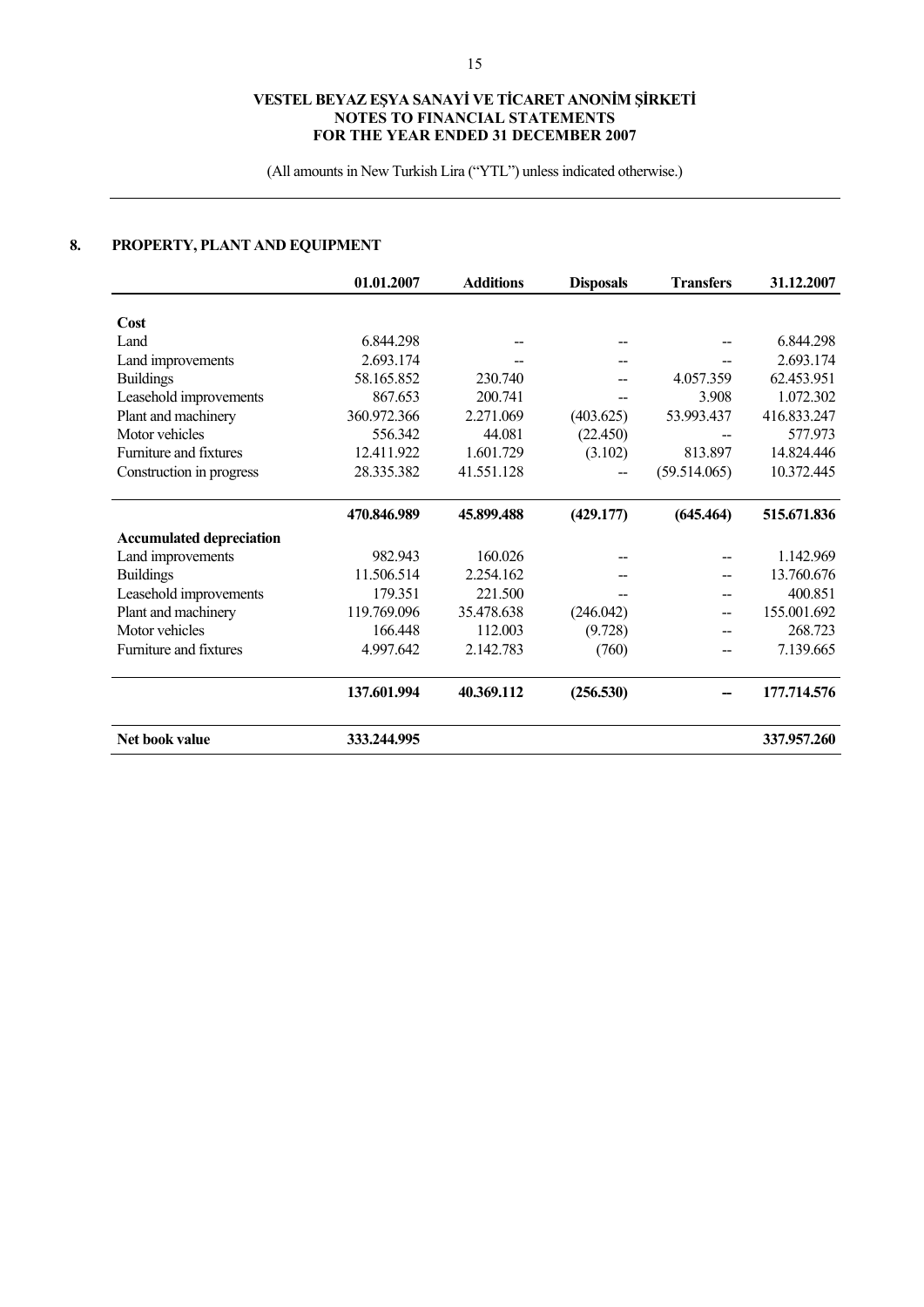(All amounts in New Turkish Lira ("YTL") unless indicated otherwise.)

|                                                | 01.01.2006  | <b>Additions</b> | <b>Disposals</b> | <b>Transfers</b> | 31.12.2006  |
|------------------------------------------------|-------------|------------------|------------------|------------------|-------------|
| Cost                                           |             |                  |                  |                  |             |
| Land                                           | 6.844.298   |                  |                  |                  | 6.844.298   |
| Land improvements                              | 2.685.299   | 7.875            |                  |                  | 2.693.174   |
| <b>Buildings</b>                               | 57.742.996  | 401.389          |                  | 21.467           | 58.165.852  |
| Leasehold improvements                         | 387.645     | 135.908          |                  | 344.100          | 867.653     |
| Plant and machinery                            | 323.044.128 | 3.306.632        | (313.155)        | 34.934.761       | 360.972.366 |
| Motor vehicles                                 | 424.780     | 131.562          |                  |                  | 556.342     |
| Furniture and fixtures                         | 10.514.705  | 1.512.126        | (1.168)          | 386.259          | 12.411.922  |
| Construction in progress and<br>advances given | 19.790.195  | 44.312.738       |                  | (35.767.551)     | 28.335.382  |
|                                                | 421.434.046 | 49.808.230       | (314.323)        | (80.964)         | 470.846.989 |
| <b>Accumulated depreciation</b>                |             |                  |                  |                  |             |
| Land improvements                              | 823.094     | 159.849          |                  |                  | 982.943     |
| <b>Buildings</b>                               | 9.297.740   | 2.208.774        |                  |                  | 11.506.514  |
| Leasehold improvements                         | 64.116      | 115.235          |                  |                  | 179.351     |
| Plant and machinery                            | 89.797.066  | 30.166.430       | (194.400)        |                  | 119.769.096 |
| Motor vehicles                                 | 61.767      | 104.681          |                  |                  | 166.448     |
| Furniture and fixtures                         | 3.238.258   | 1.759.457        | (73)             |                  | 4.997.642   |
|                                                | 103.282.041 | 34.514.426       | (194.473)        |                  | 137.601.994 |
| Net book value                                 | 318.152.005 |                  |                  |                  | 333.244.995 |

The Company's policy is to trace all material and significant fixed asset additions under construction in progress and transfer to the related fixed asset accounts when the construction process is completed. Construction-in-progress balance represented investment made to increase its second refrigerator, washing machine, cooker and dishwasher factories respectively.

Leased assets included in the table above comprise plant and machinery amounting to YTL 24.016.281 net of accumulated depreciation. (2006: YTL 29.123.802).

As of 31 December 2007, fixed assets were insured for YTL 292.596.685 (2006: YTL 394.736.853).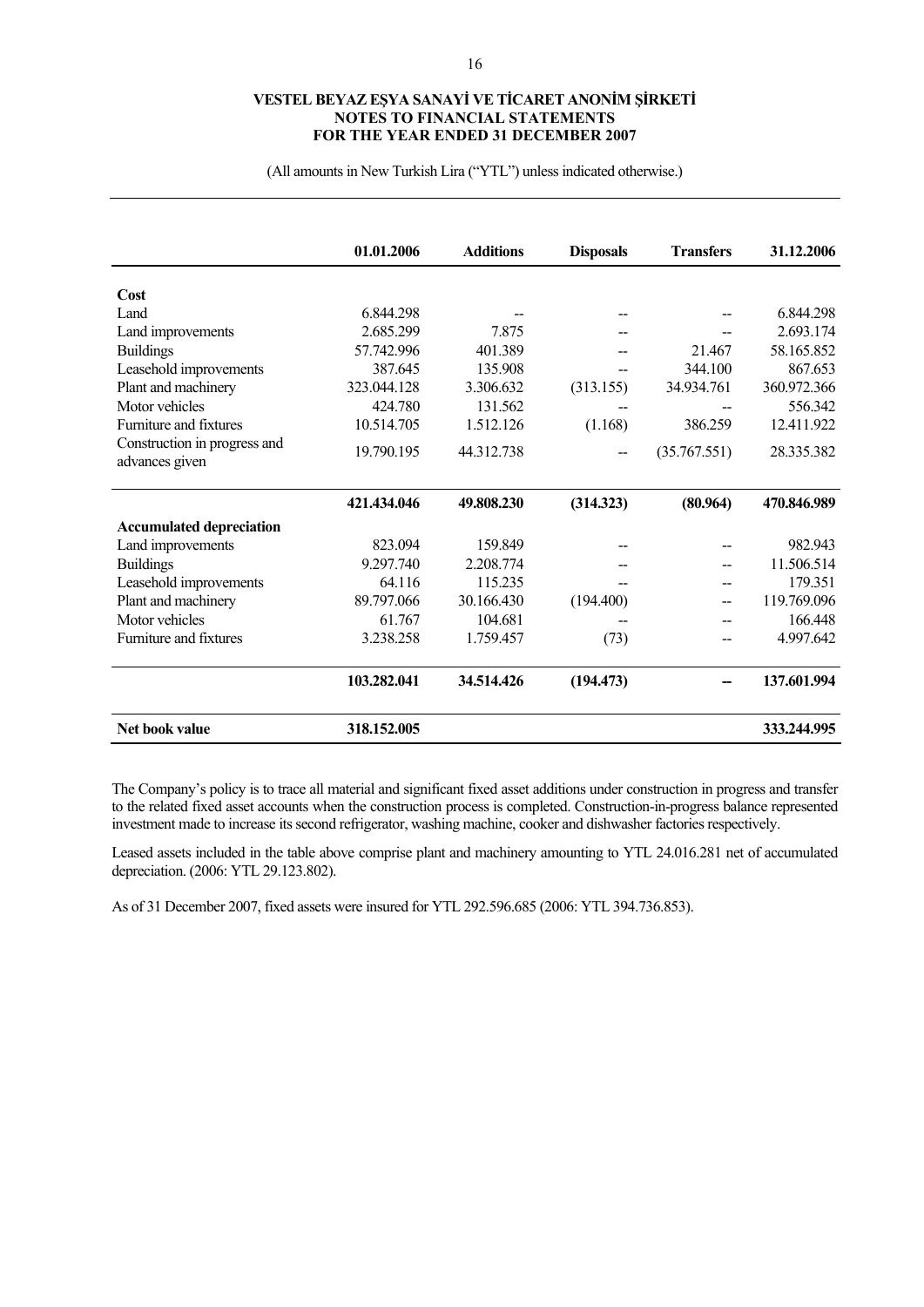(All amounts in New Turkish Lira ("YTL") unless indicated otherwise.)

### **9. INTANGIBLE ASSETS**

|                                 | 01.01.2007 | <b>Additions</b> | <b>Transfers</b> | 31.12.2007 |
|---------------------------------|------------|------------------|------------------|------------|
| Cost                            |            |                  |                  |            |
| <b>Rights</b>                   | 6.624.798  |                  |                  | 6.624.798  |
| Development costs               | 5.234.882  | 4.881.264        | 645.464          | 10.761.610 |
| Other intangible assets         | 882.136    | 129.443          |                  | 1.011.579  |
|                                 | 12.741.816 | 5.010.707        | 645.464          | 18.397.987 |
| <b>Accumulated amortization</b> |            |                  |                  |            |
| <b>Rights</b>                   | 6.498.726  | 104.865          |                  | 6.603.591  |
| Development costs               | 4.373.978  | 628.533          |                  | 5.002.511  |
| Other intangible assets         | 337.780    | 249,070          |                  | 586.850    |
|                                 | 11.210.484 | 982.468          |                  | 12.192.952 |
| Net book value                  | 1.531.332  |                  |                  | 6.205.035  |

|                                 | 01.01.2006 | <b>Additions</b> | <b>Transfers</b> | 31.12.2006 |
|---------------------------------|------------|------------------|------------------|------------|
| Cost                            |            |                  |                  |            |
| Rights                          | 6.621.120  | 3.678            |                  | 6.624.798  |
| Development cost                | 5.234.882  | --               |                  | 5.234.882  |
| Other intangible assets         | 701.426    | 99.746           | 80.964           | 882.136    |
|                                 | 12.557.428 | 103.424          | 80.964           | 12.741.816 |
| <b>Accumulated amortization</b> |            |                  |                  |            |
| <b>Rights</b>                   | 6.275.185  | 223.541          |                  | 6.498.726  |
| Development cost                | 3.609.205  | 764.773          |                  | 4.373.978  |
| Other intangible assets         | 159.203    | 178.577          | --               | 337.780    |
|                                 | 10.043.593 | 1.166.891        |                  | 11.210.484 |
| Net book value                  | 2.513.835  |                  |                  | 1.531.332  |

Rights mainly comprise computer software development costs and software licenses. Research and development expenses principally comprise internally generated expenditure on research and development costs on refrigerator and room air conditioning unit projects where it is reasonably anticipated that the costs will be recovered through future commercial activity.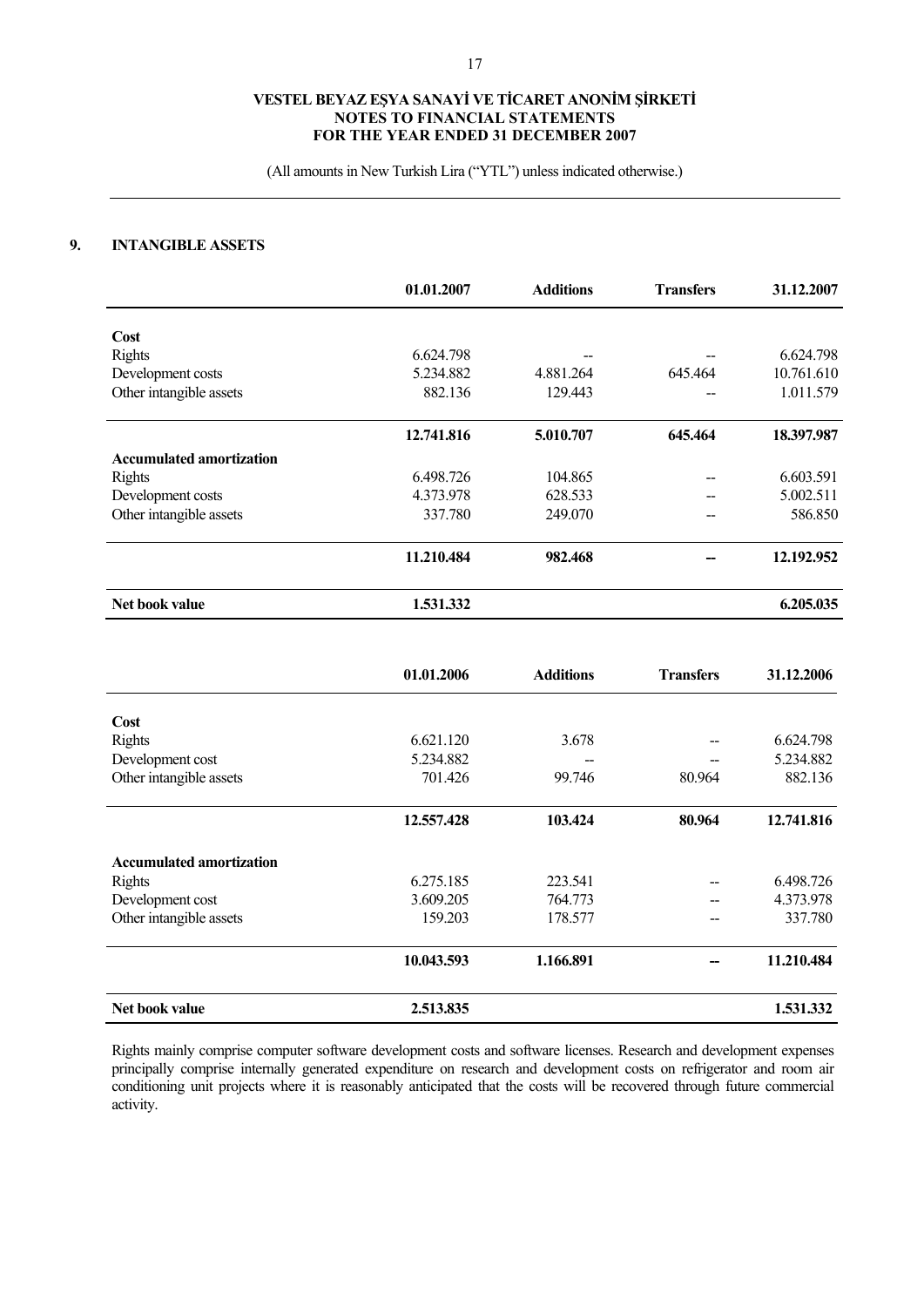(All amounts in New Turkish Lira ("YTL") unless indicated otherwise.)

### **10. BORROWINGS**

|                                | 2007       | 2006       |
|--------------------------------|------------|------------|
| <b>Current</b>                 |            |            |
| New Turkish Lira bank loans    | 4.600      | 61.283     |
| Foreign currency bank loans    | 22.710.408 | 32.419.964 |
| Finance lease liabilities, net | 882.422    | 1.983.057  |
|                                | 23.597.430 | 34.464.304 |
| Non-current                    |            |            |
| Foreign currency bank loans    | 62.367.990 | 57.846.159 |
| Finance lease liabilities, net | 856        | 1.042.206  |
|                                | 62.368.846 | 58.888.365 |

The Company obtained various loans from non-Turkish financial institutions with a maturity of 5 years in years between 2003-2007 for financing investments in production machinery and equipment. As of 31.12.2007, the Company's borrowings under these facilities included a short term payable of YTL 18.487.399 (31.12.2006: YTL 15.823.399) and long term payable of YTL 60.444.014 (31.12.2006: YTL 51.523.738). The principal amount of these loans is repayable at six months intervals and the last repayment date is December 2015. The annual interest rate is between Euribor  $+0.3\%$  and 1%.

The Company's borrowings as of 31.12.2007 also included borrowings under a EUR 9.000.000 facility obtained during June 2003 for financing working capital. The loan matures in May 2009. As of 31 December 2007, the remaining principal amount outstanding is EUR 3.375.000 (YTL 5.771.925). The annual interest rate is Euribor +  $\%3,25$ .

As of the balance sheet dates, the maturity breakdown of bank borrowings are summarized below:

|                     | 85.082.998 | 90.327.406 |
|---------------------|------------|------------|
| Over five years     | 9.687.181  | 2.357.454  |
| Four to five years  | 6.206.504  | 7.753.432  |
| Three to four years | 11.567.632 | 11.733.716 |
| Two to three years  | 15.244.145 | 16.517.146 |
| One to two years    | 19.662.528 | 19.484.411 |
| Due in one year     | 22.715.008 | 32.481.247 |
|                     |            |            |

Lease liabilities are effectively secured as the rights to the leased asset revert to the lessor in the event of default.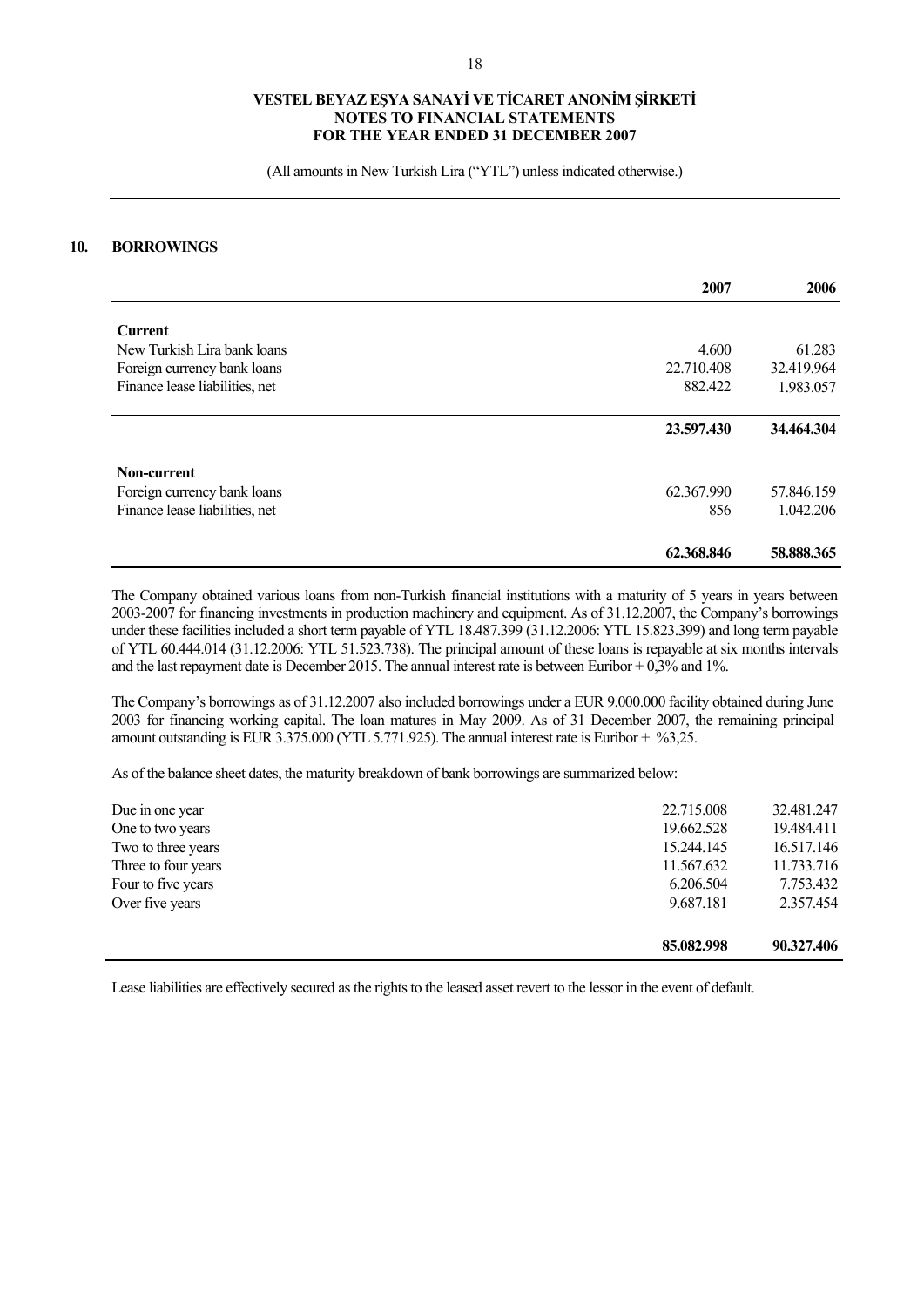(All amounts in New Turkish Lira ("YTL") unless indicated otherwise.)

### **Finance lease liabilities – minimum lease payments:**

**11.** 

|                                                 | 2007     | 2006      |
|-------------------------------------------------|----------|-----------|
| Finance lease installments:                     |          |           |
|                                                 | 902.454  | 2.132.983 |
| Due in one year                                 | 657      | 1.068.454 |
| Due between one to four years                   |          |           |
| Over four years                                 | 299      | 239       |
| Future finance charges on finance leases        | (20.132) | (176.413) |
|                                                 | 883.278  | 3.025.263 |
| The present value of finance lease liabilities: |          |           |
| Due in one year                                 | 882.422  | 1.983.057 |
| Due between one to four years                   | 588      | 1.042.009 |
| Over four years                                 | 268      | 197       |
| <b>Total</b>                                    | 883.278  | 3.025.263 |
|                                                 |          |           |
| <b>TRADE PAYABLES</b>                           |          |           |
| Current accounts                                |          |           |

|                                               | 207.707.332              | 258.098.548               |
|-----------------------------------------------|--------------------------|---------------------------|
| Unearned interest on payables (-)             | (2.133.471)              | (1.308.515)               |
|                                               | 209.840.803              | 259.407.063               |
| - Third parties                               |                          | 286,275                   |
| Notes receivable                              |                          |                           |
| - Third parties<br>- Related parties, note 22 | 205.912.049<br>3.928.754 | 240.312.589<br>18.808.199 |
| can che account                               |                          |                           |

As of 31 December 2006, trade payables includes USD 20.750.000 (YTL 29.166.200) provided by HSBC Bank for the purchase of compressors in the form of murabaha financing and paid back on 15.03.2007.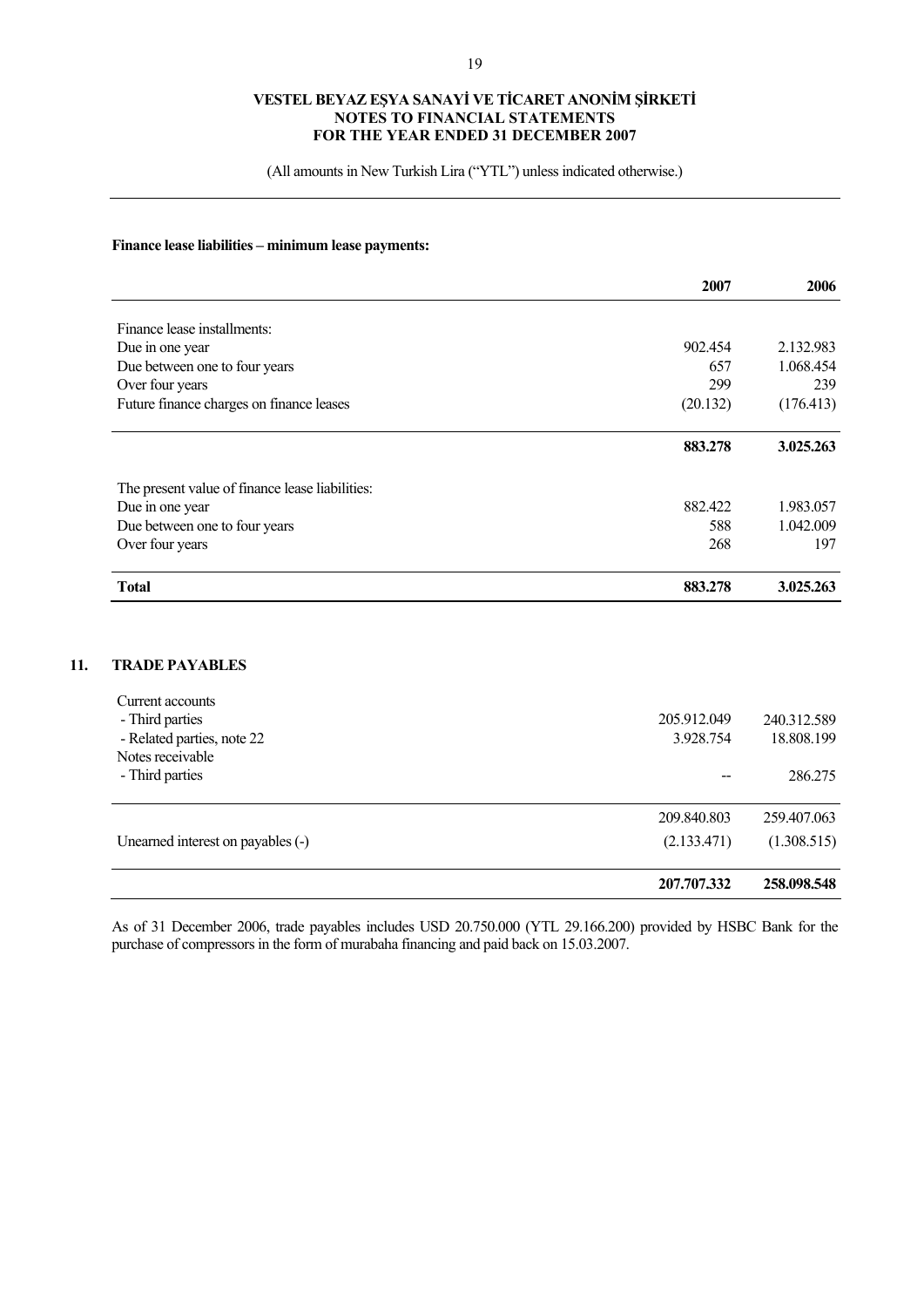(All amounts in New Turkish Lira ("YTL") unless indicated otherwise.)

### **12. WARRANTY PROVISION EXPENSE**

|                                                       | 2007      | 2006      |
|-------------------------------------------------------|-----------|-----------|
| Warranty provision expense                            | 6.294.422 | 5.841.913 |
| Movement of warranty expense provision is as follows: |           |           |
| <b>Opening balance as of 01 January</b>               | 5.841.913 | 3.404.517 |
| Charge for the year, net                              | 452.509   | 2.437.396 |
| <b>Closing balance as of 31 December</b>              | 6.294.422 | 5.841.913 |
| <b>OTHER LIABILITIES</b>                              |           |           |
| Income tax and social security payables               | 3.803.063 | 5.532.025 |
| Advances received                                     | 211.269   |           |
| Due to personnel                                      | 1.454.481 | 207.659   |
| Other                                                 | 236.990   | 232.823   |
|                                                       | 5.705.803 | 5.972.507 |

### **14. TAXATION ON INCOME**

The corporation tax rate on the profits for the calendar year 2007 is 20% (2006: 30%). Taxable profits are calculated by modifying accounting income for certain exclusions and allowances for tax purposes from the profit disclosed in the statutory income. No other taxes are paid unless profits are distributed.

In Turkey no taxes are withheld from undistributed profits, profits added to share capital (bonus shares) and dividends paid to other resident companies. Other than those, profits distributed in dividends to individuals and non-resident companies are subject to withholding at the rate of 15%.

The exemption period granted on profits from the sale of investment shares and immovable property by Corporation Tax Law transitory articles No. 28 and 29 expired on 31 December 2004. However this exemption was re-enacted by Law No. 5281 on permanent basis in effect from 1 January 2005 and added to Corporation Tax Law article 8.

Companies were allowed to deduct 40% of the value of fixed assets (exceeding YTL 6.000) purchased after 24 April 2003 (investment allowances) from their taxable profits as investment incentive. Such investment deduction is also not subject to income tax withholding. The investment deductions not used in any year because of insufficient profits may be carried to future periods.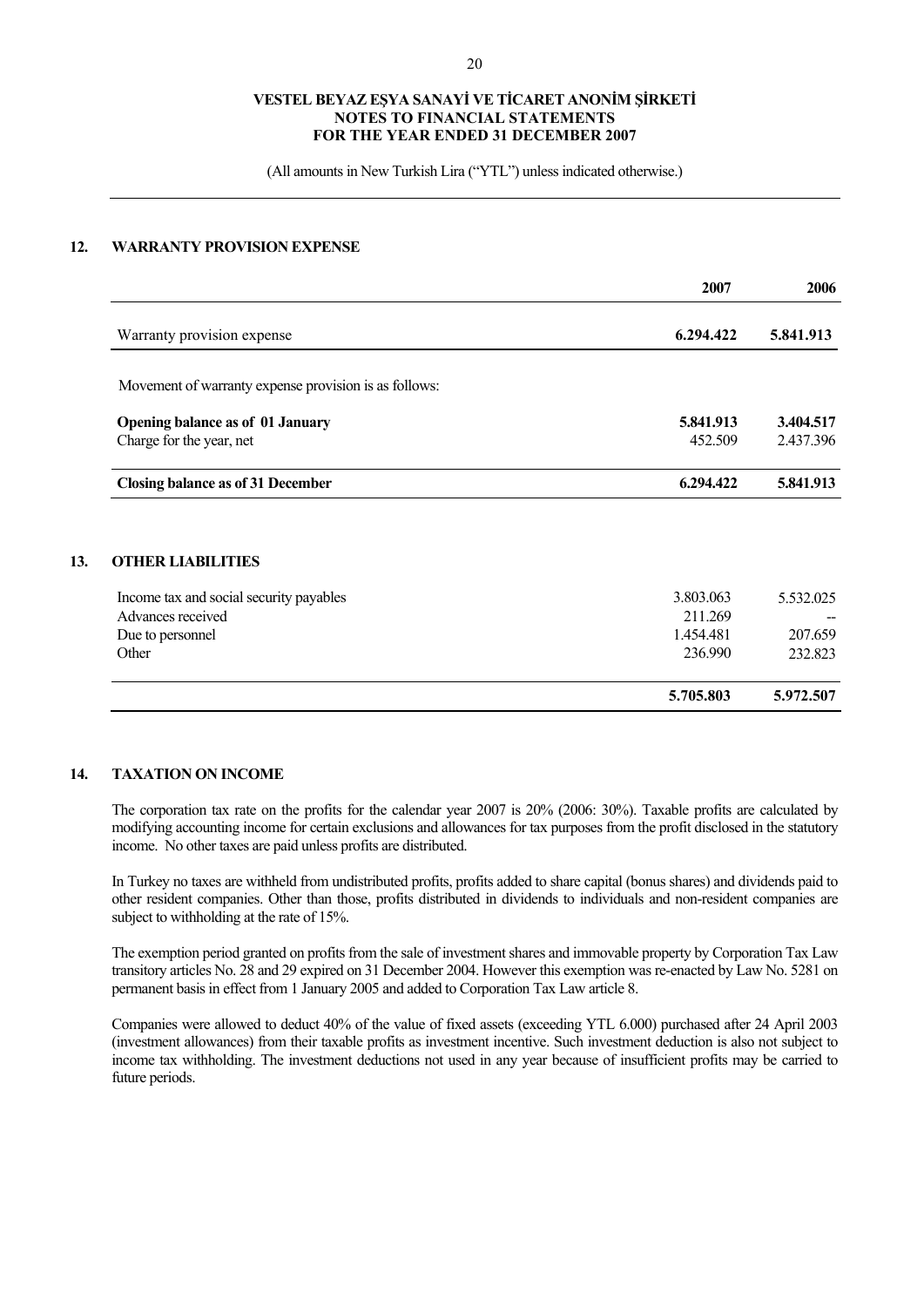(All amounts in New Turkish Lira ("YTL") unless indicated otherwise.)

Investment allowances related to fixed assets purchased or to be purchased under Investment Incentive Certificates granted or applied for before 24 April 2003, may be based on up to 100% of the investment value in fixed assets, but these are subject to tax at 19,8%. Investment allowances have been cancelled as from 1 January 2006 but investment allowances earned prior to this date may be used up to 31 December 2008; any balance unused after this date may not be carried forward.

Tax losses that are reported in the Corporation Tax return can be carried forward and deducted from the corporation tax base for a maximum of five consecutive years.

The Turkish Tax Procedural Law does not include a procedure for formally agreeing tax assessments. Tax returns must be filed within three and a half months of the year-end and may be subject to investigation, together with their underlying accounting records, by the tax authorities at any stage during the following five years.

A reconciliation of the Company's tax expense is as follows:

|                                                                                                | 2007         | 2006         |
|------------------------------------------------------------------------------------------------|--------------|--------------|
| Profit before tax                                                                              | 82.196.405   | 71.881.441   |
|                                                                                                | (13.018.804) | (14.530.702) |
| Income not subject to tax<br>Tax effect of permanent differences and valuation allowances, net | (6.147.655)  | (3.201.787)  |
| Research and development expenses                                                              | (1.786.755)  | (3.985.846)  |
| Expenses not deductible for tax purposes                                                       | 3.802.748    | 4.279.599    |
| Investment incentive allowances                                                                |              |              |
| 40% deductible and not subject to withholding                                                  | --           | (18.129.801) |
| Investment incentive allowances 100% deductible and                                            |              |              |
| subject to withholding tax at 19,8%                                                            | --           | (23.549.719) |
| Effect on deferred tax balances due to the change in income tax rate                           |              |              |
| from 30% to 20% (effective 01.01.2007)                                                         | (22.772.680) |              |
| Income subject to taxation                                                                     | 42.273.259   | 12.763.185   |
| Tax calculated at a tax rate of $20\%$ (2006: 30%)                                             | 8.454.651    | 3.828.956    |
| Withholding tax on Investment incentives at 19.8%                                              |              | 4.662.844    |
| Income tax expense                                                                             | 8.454.651    | 8.491.800    |
| Taxes included in the balance sheet are shown below:                                           |              |              |
| Corporation and income taxes                                                                   | 11.907.441   | 7.087.630    |
| Prepaid taxes (-)                                                                              | (11.907.441) | (5.800.127)  |
| Corporation and income taxes payable                                                           |              | 1.287.503    |
| Deferred tax asset                                                                             | (2.385.206)  | (3.163.330)  |
| Deferred tax liability                                                                         | 12.596.024   | 16.826.938   |
|                                                                                                | 10.210.818   | 14.951.111   |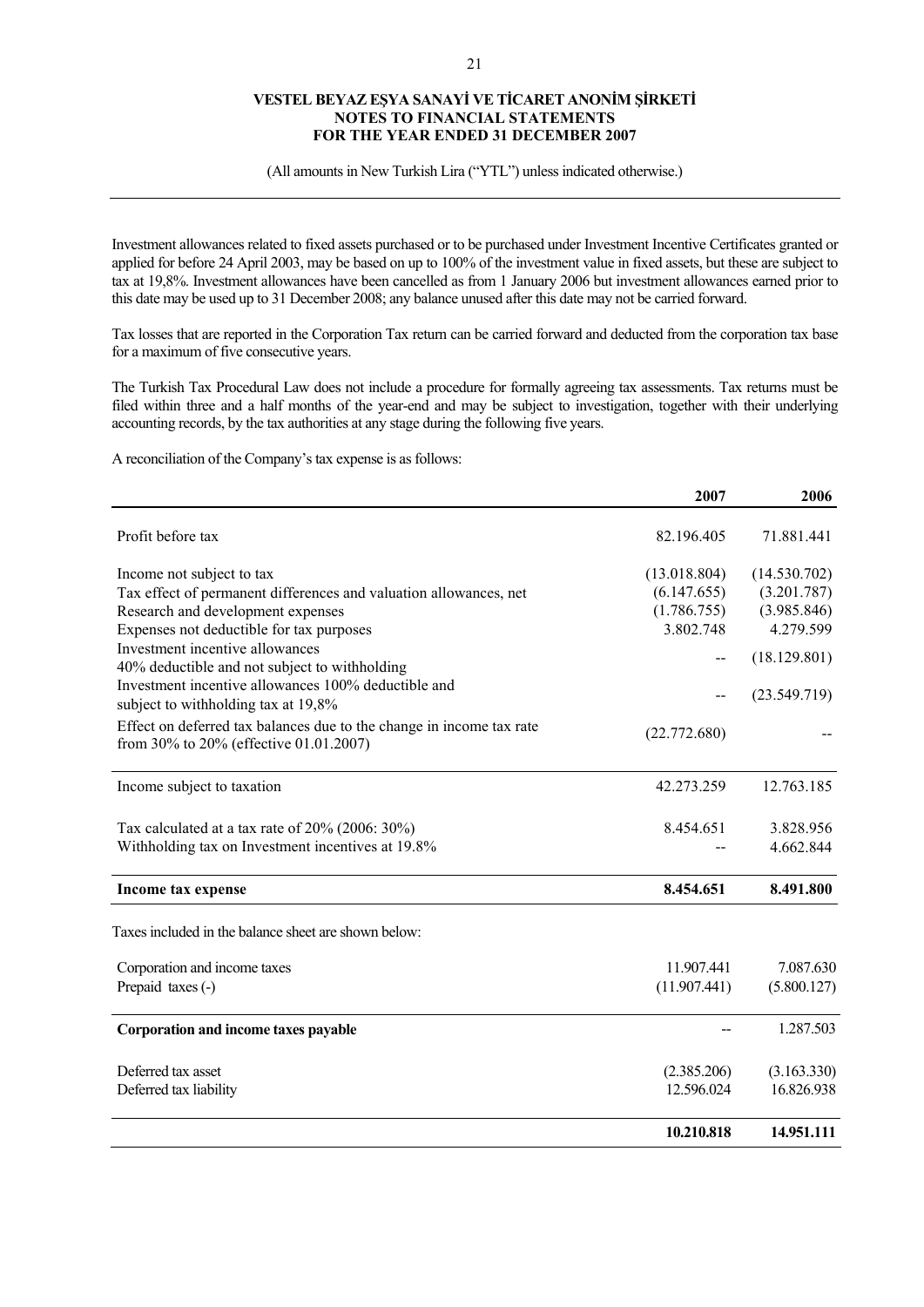(All amounts in New Turkish Lira ("YTL") unless indicated otherwise.)

### **Deferred taxation**

The Company recognizes deferred tax assets and liabilities based upon temporary differences between its financial statements as reported for IAS purposes and its statutory tax financial statements. These differences usually result in the recognition of revenue and expenses in different reporting periods for IAS and tax purposes. The movement of deferred taxation is given below:

|                                                                                    | <b>Cumulative temporary</b><br>difference |            |             | <b>Deferred tax</b> |
|------------------------------------------------------------------------------------|-------------------------------------------|------------|-------------|---------------------|
|                                                                                    | 2007                                      | 2006       | 2007        | 2006                |
| Deferred tax asset                                                                 |                                           |            |             |                     |
| Warranty expense provision                                                         | 6.294.422                                 | 5.841.913  | 1.258.884   | 1.752.574           |
| Retirement pay provision                                                           | 3.150.070                                 | 2.691.147  | 630.014     | 807.344             |
| Unearned interest on receivables                                                   | 113.141                                   |            | 22.628      |                     |
| Allowance for diminution in value of inventories                                   | 1.773.221                                 | 890.317    | 354.644     | 267.095             |
| Finance lease liabilities                                                          | 129.119                                   | 4.239      | 25.824      | 1.272               |
| Other                                                                              | 466.066                                   | 1.116.819  | 93.212      | 335.045             |
|                                                                                    |                                           |            | 2.385.206   | 3.163.330           |
| <b>Deferred tax liability</b>                                                      |                                           |            |             |                     |
| Temporary differences arising                                                      |                                           |            |             |                     |
| from restating non-monetary assets                                                 | 60.836.303                                | 54.781.274 | 12.167.261  | 16.434.382          |
| Unearned interest on payables                                                      | 2.133.471                                 | 1.308.515  | 426.694     | 392.556             |
| Other                                                                              | 10.346                                    |            | 2.069       |                     |
|                                                                                    |                                           |            | 12.596.024  | 16.826.938          |
| Deferred tax liability, net                                                        |                                           |            | 10.210.818  | 13.663.608          |
| Deferred income taxes are calculated using a principal tax rate of 20% (2006:30%). |                                           |            |             |                     |
| A reconciliation of the deferred tax expense is as follows:                        |                                           |            |             |                     |
| Opening balance as of 1 January                                                    |                                           |            | 13.663.608  | 12.259.438          |
| Deferred tax charge (income) for the year                                          |                                           |            | (3.452.790) | 1.404.170           |
| Closing balance as of 31 December                                                  |                                           |            | 10.210.818  | 13.663.608          |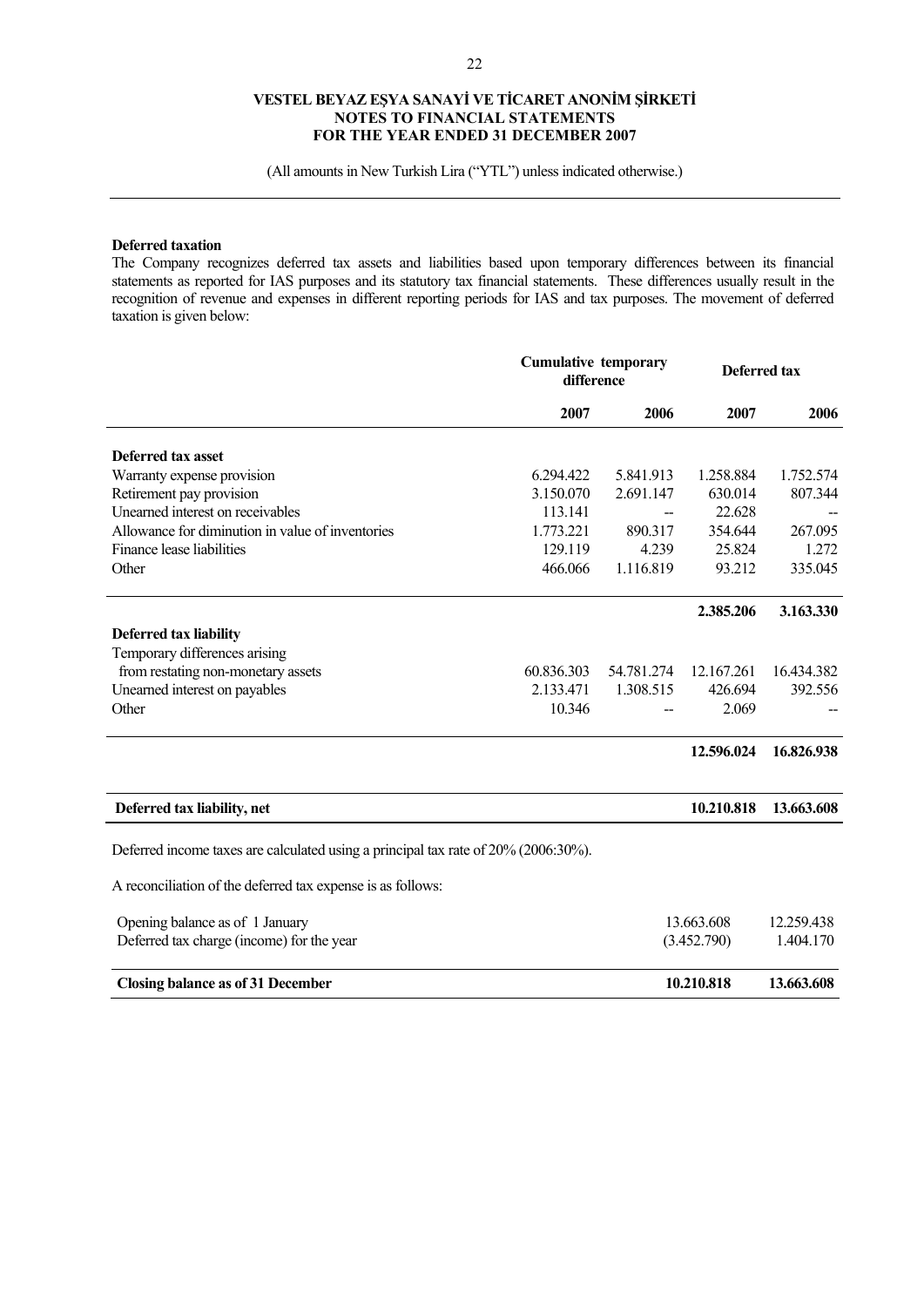(All amounts in New Turkish Lira ("YTL") unless indicated otherwise.)

### **15. RESERVE FOR RETIREMENT PAY**

In accordance with existing social legislation in Turkey, the Company is required to make lump-sum termination indemnities to each eligible employee who has completed one year of service with the Company, and whose employment is terminated due to retirement or for reasons other than resignation or misconduct.

The amount of indemnity is the equivalent of one month's salary for each year of service subject to a ceiling which is YTL 2.030,19 as of 31 December 2007 (2006: YTL 1.857,4) on historical cost basis).

The Company has no other obligation for employee termination other than the retirement pay above.

 In the accompanying financial statements, the Company reflected a liability for termination benefits based upon factors derived using their experience of personnel terminating their services and being eligible to receive retirement pay and discounted to present value at the balance sheet date by using average market yield, expected inflation rates and an appropriate discount rate. The principal actuarial assumptions used were as follows:

|                                                                              | 2007        | 2006       |
|------------------------------------------------------------------------------|-------------|------------|
|                                                                              |             |            |
| Discount rate                                                                | 11%         | 11%        |
| Average yields                                                               | 6%          | 6%         |
| Movements of the reserve for retirement pay during the years are as follows: |             |            |
| Opening balance as of 1 January                                              | 2.691.147   | 2.291.625  |
| Charge for the year                                                          | 1.654.102   | 1.160.626  |
| Disposal                                                                     | (1.195.179) | (761.104)  |
| <b>Closing balance</b>                                                       | 3.150.070   | 2.691.147  |
|                                                                              |             |            |
| Number of personnel employed at year end                                     | 2.993       | 2.953      |
| Number of sub-contracted personnel employed at year end                      | 1.966       | 1.200      |
| <b>Total</b>                                                                 | 4.959       | 4.153      |
|                                                                              |             |            |
| Cost of personnel employed                                                   | 57.090.812  | 54.395.196 |
| Key personnel salaries and other short term benefits                         | 1.961.937   | 1.475.872  |
| Cost of sub-contracted personnel                                             | 22.473.574  | 15.301.401 |
| <b>Total</b>                                                                 | 81.526.323  | 71.172.469 |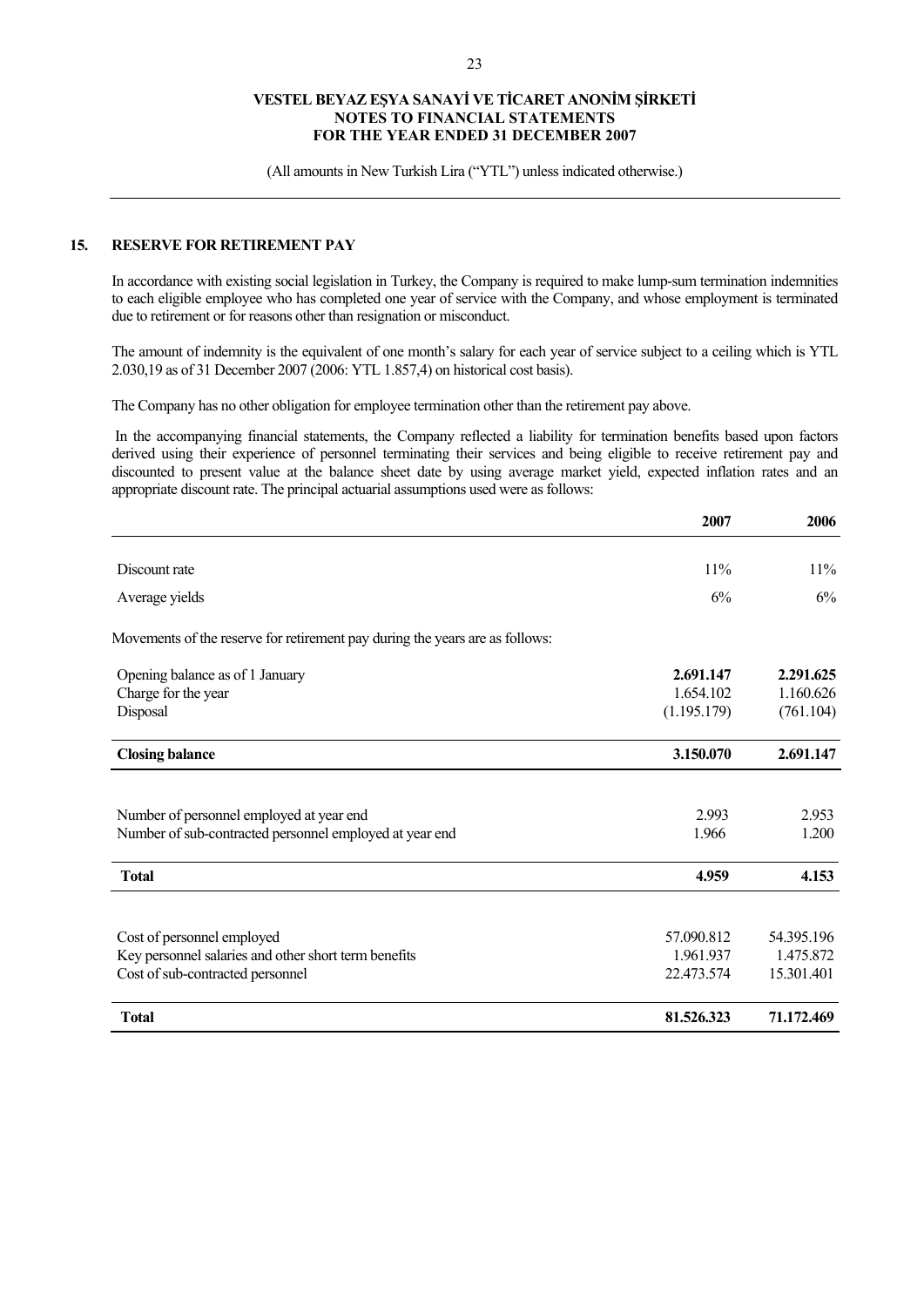(All amounts in New Turkish Lira ("YTL") unless indicated otherwise.)

### **16. SHARE CAPITAL**

The authorized and paid-in capital of the Company was YTL 190.000.000 consisting of 190.000.000 ordinary shares of par value YTL 1 each at 31 December 2007 and 2006.

As of the balance sheet dates the shareholders of the Company and their percentage shareholdings were as follows:

|                                          | Shareholding % |         | <b>Shareholding amount</b> |                         |
|------------------------------------------|----------------|---------|----------------------------|-------------------------|
|                                          | 2007           | 2006    | 2007                       | 2006                    |
| Vestel Elektronik Sanayi ve Ticaret A.S. | 72,6%          | 72.6%   | 137.999.993                | 137.999.993             |
| Shares held by public                    | 27,4%          | 27,4%   | 52,000,000                 | 52,000,000              |
| Other                                    | $0.0\%$        | $0.0\%$ | 7                          |                         |
| Share capital                            |                |         | 190.000.000                | 190,000,000             |
| Inflation adjustment of share capital    |                |         | 15.720.137                 | 15.720.137              |
| <b>Restated share capital</b>            |                |         |                            | 205.720.137 205.720.137 |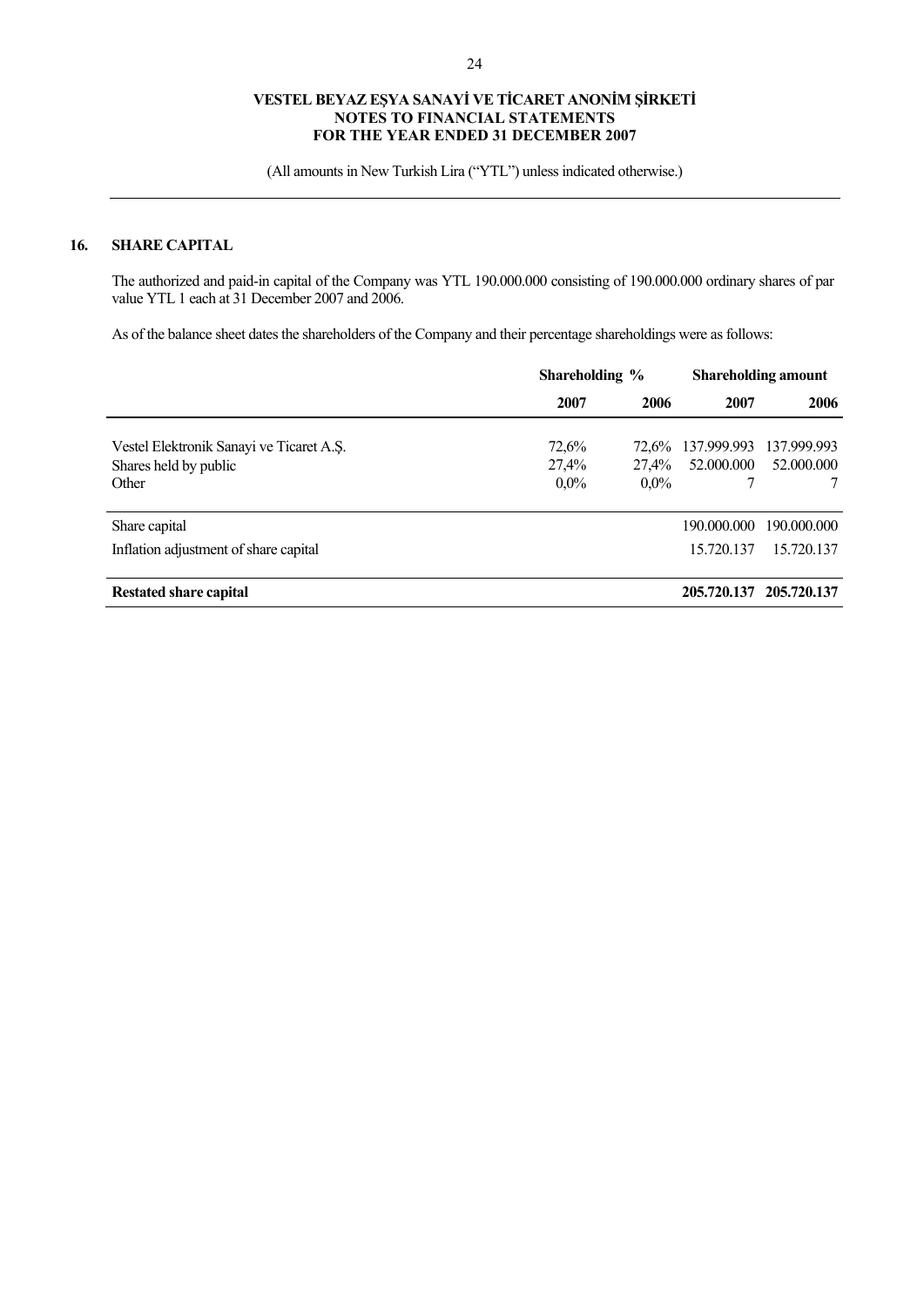(All amounts in New Turkish Lira ("YTL") unless indicated otherwise.)

### **17. COMMITMENTS AND CONTINGENCIES**

#### **a) Contingent asset**

As of the balance sheet dates letters of guarantee obtained from customers and suppliers is shown below:

|                                | 2007                   | 2006               |
|--------------------------------|------------------------|--------------------|
| Letters of guarantee           | 4.484.395              | 11.043.101         |
| Cheques and notes<br>Mortgages | 6.543.762<br>1.000.000 | 6.028.809<br>$- -$ |

### **b) Contingent liabilities**

• As of 31.12.2007, the Company has contingent liabilities amounting to YTL 5.511.498 (31.12.2006 : YTL 10.275.565) in respect of bank loans, letters of credit and other guarantees arising in the ordinary course of business.

• Due to the export and investment incentive certificates obtained for tax purposes, the Company has committed to realize exports amounting to USD 306.235.351 (31.12.2006: USD 172.179.960 ) as of 31.12.2007.

• The payment of VAT on certain export sales may be postponed and later cancelled by the tax office subject to clearance of certain routine formalities in due course. Responsibility of the Company continues until such clearance however no liability has arisen in the past and no liability is reasonably expected for the future. As of 31.12.2007, the amount of VAT is YTL 33.108.018 (31.12.2006: YTL 36.312.091).

• The Company signed credit agreement with Vakıflar Bankası for USD 100 million. Group companies and the majority shareholders of the Company were beneficiaries of and guarantors to the agreement.

• Vestel Elektronik Sanayi ve Ticaret A.Ş. (majority shareholder of the Company) is a guarantor for a loan of EUR 9.000.000 obtained by the Company in June 2003 (note 6).

• The Company is the guarantor in favour of Vestel Elektronik Sanayi ve Ticaret A.Ş. for bank borrowings amounting to YTL 30.000.000 and USD 50.000.000.

• The Company has given payment guarantee to various suppliers in favour of Vestel Holland B.V.

• The Company is the guarantor for a murabaha agreement obtained from HSBC Bank Plc centred in London (Including HSBC Amanah Finance located in Dubai and HSBC Bank A.Ş. located in Istanbul) in favour of Vestel Dayanıklı Tüketim Malları Pazarlama A.Ş. (" Vestel Pazarlama") amounting to USD 80.000.000. As of 31.12.2007 Vestel Pazarlama used USD 60.000.000 in relation to this agreement.

• In accordance with the board of directors' decision dated 22 June 2007, the Company is the guarantor for the bank loans have been borrowed by Vestel Elektronik Sanayi ve Ticaret A.Ş. from Türkiye Garanti Bankası A.Ş. amounted to YTL 13.000.000 and USD 60.000.000.

• A lawsuit has been initiated against the Company by a company which is engaged in the production of household appliances for the invalidity of the patent certificate. The Company has initiated a counter law suit with a claim to cancel the patent certificate from the related registry and invalidity of the same. The law-suit is still pending and at the stage of expert evaluation. The Company does not believe that this litigation will have a material adverse effect on the results of operation or financial condition of the Company.

• The value of executive proceeding lawsuits opened against the Company YTL 3.161, consumer lawsuits YTL 18.517 and the value of lawsuits which have been finalized in favour of the Company amounted YTL 213.539.

• As of the balance sheet dates operational lease commitments are shown below:

|                                             | 338.984 | 9.960  |
|---------------------------------------------|---------|--------|
| More than one year and less than four years | 199.803 | $\sim$ |
| Less than one year                          | 139.181 | 9.960  |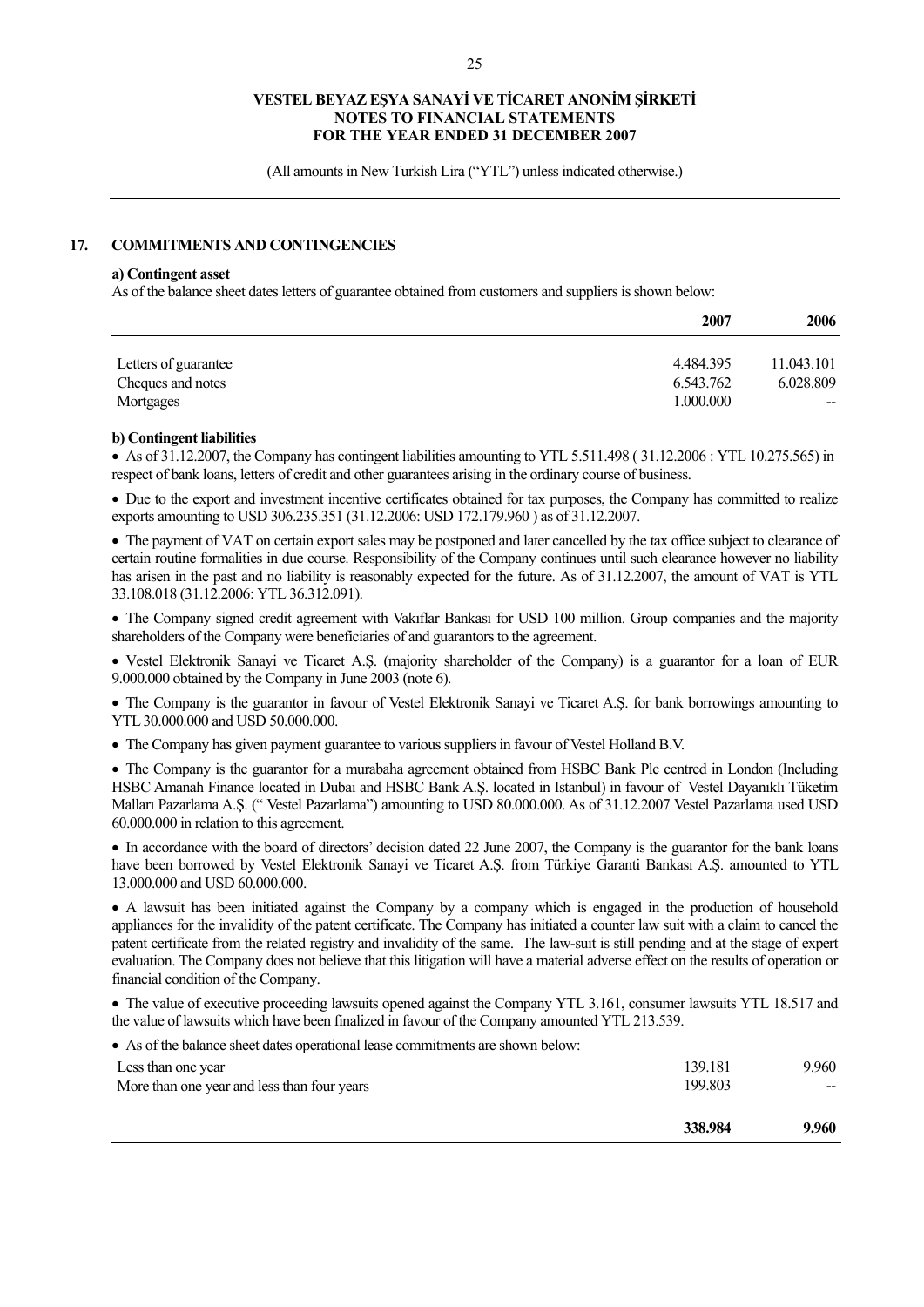(All amounts in New Turkish Lira ("YTL") unless indicated otherwise.)

# **18. REVENUE**

|                                                      | 2007          | 2006          |
|------------------------------------------------------|---------------|---------------|
|                                                      |               |               |
| <b>Total sales - VOLUME</b>                          |               |               |
| Refrigerator                                         | 2.368.052     | 2.242.833     |
| Air conditioning unit                                | 266.552       | 237.449       |
| Washing machine                                      | 1.539.023     | 1.423.953     |
| Cooker                                               | 560.033       | 364.624       |
| Dishwasher                                           | 50.722        |               |
| <b>Total sales - YTL</b>                             |               |               |
| Domestic sales                                       | 367.821.163   | 423.345.012   |
| Overseas sales                                       | 799.949.693   | 694.602.533   |
| Other domestic sales                                 | 11.567.604    | 4.853.834     |
| <b>Gross sales</b>                                   | 1.179.338.460 | 1.122.801.379 |
| Sales returns and discounts (-)                      | (802.381)     | (601.735)     |
|                                                      | 1.178.536.079 | 1.122.199.644 |
| Gross sales per geographical segment is given below: |               |               |
| Turkey                                               | 379.388.767   | 428.198.846   |
| Europe                                               | 642.761.464   | 580.657.965   |
| Other                                                | 157.188.229   | 113.944.568   |
|                                                      | 1.179.338.460 | 1.122.801.379 |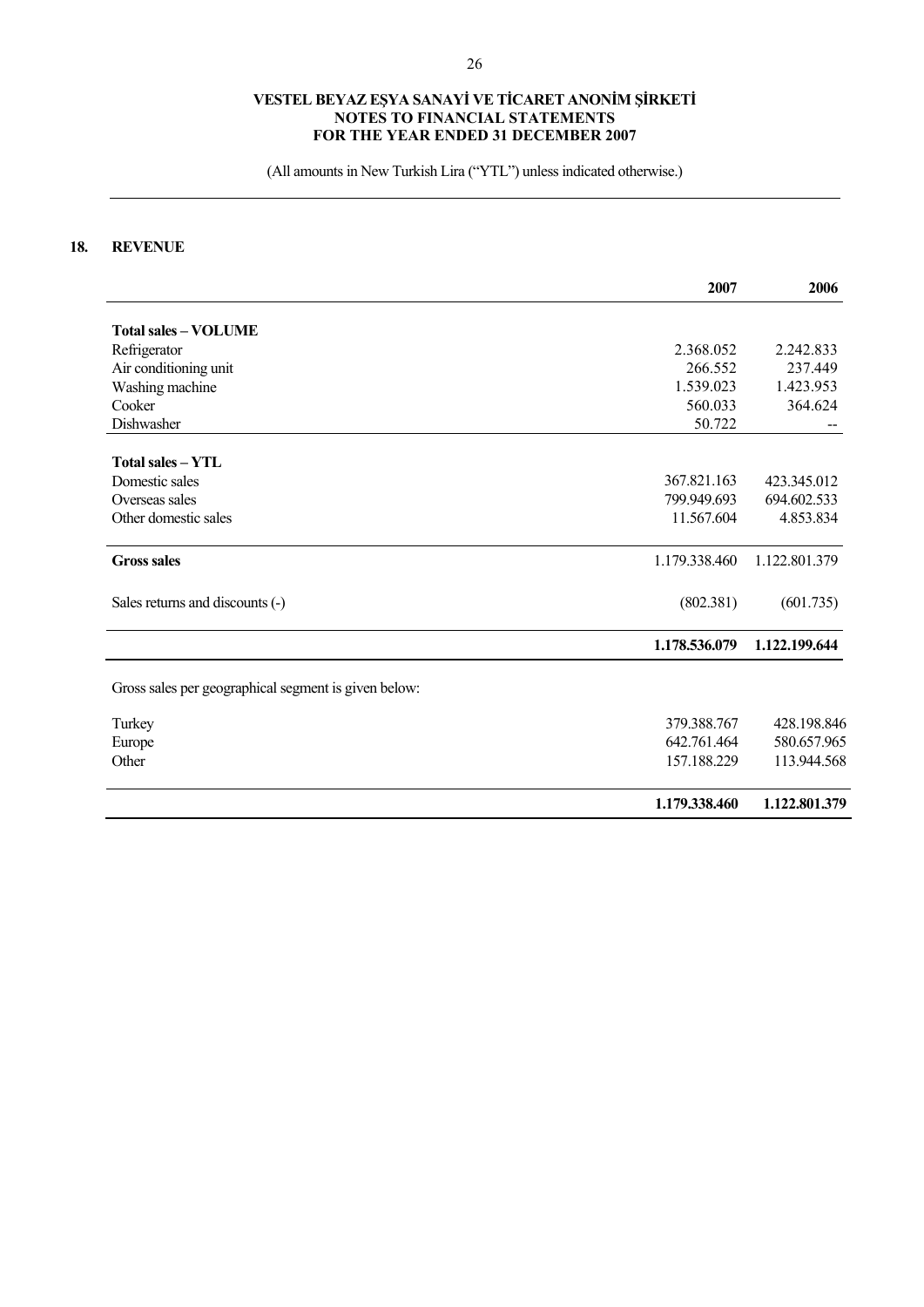(All amounts in New Turkish Lira ("YTL") unless indicated otherwise.)

# **19. COST OF SALES**

|                                       | 2007          | 2006         |
|---------------------------------------|---------------|--------------|
| <b>Total production - VOLUME</b>      |               |              |
| Refrigerator                          | 2.359.729     | 2.174.527    |
| Air conditioning unit                 | 280.843       | 214.913      |
| Washing machine                       | 1.579.037     | 1.451.017    |
| Cooker                                | 579.822       | 390.513      |
| Dish washer                           | 54.222        |              |
| $Cost - YTL$                          |               |              |
| Direct materials used                 | 963.642.335   | 834.881.727  |
| Direct labour                         | 57.375.287    | 50.452.320   |
| General overhead                      | 45.169.565    | 38.152.836   |
| Depreciation and amortization charge  | 37.936.099    | 33.300.676   |
| Cost of goods produced                | 1.104.123.286 | 956.787.559  |
| <b>Changes in semi-finished goods</b> |               |              |
| Opening inventory                     | 7.774.695     | 5.610.385    |
| Closing inventory                     | (4.861.539)   | (7.774.695)  |
| <b>Changes in finished goods</b>      |               |              |
| Opening inventory                     | 29.775.588    | 36.175.536   |
| Closing inventory                     | (40.205.419)  | (29.775.588) |
| Cost of goods sold                    | 1.096.606.611 | 961.023.197  |
| Purchased during the period           | (1.421.582)   | 4.589.658    |
| Opening merchandise inventory         | 3.279.561     | 78.592       |
| Closing merchandise inventory         | (6.624)       | (3.279.561)  |
| <b>Cost of merchandise sold</b>       | 1.851.355     | 1.388.689    |
| <b>Cost of sales</b>                  | 1.098.457.966 | 962.411.886  |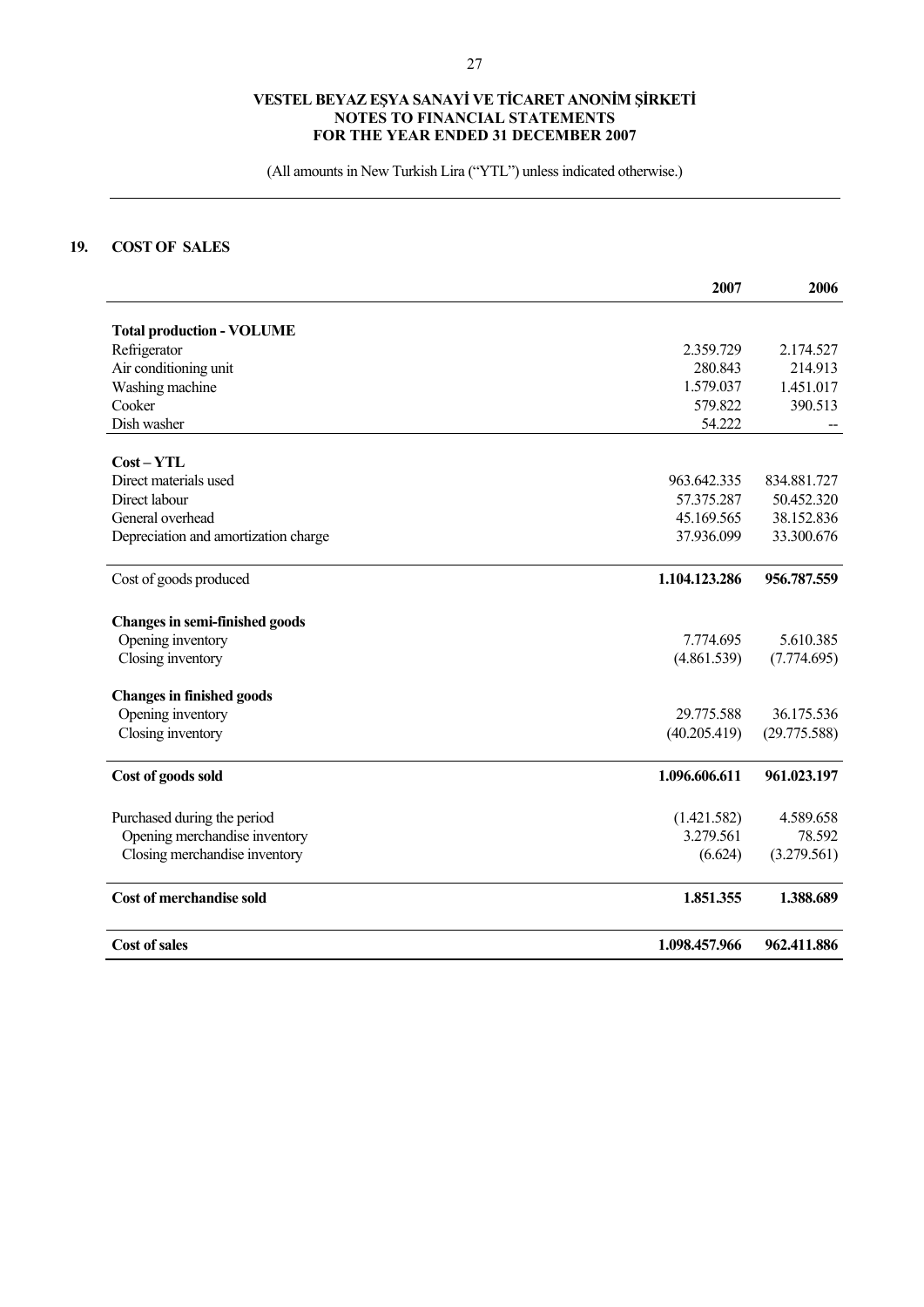(All amounts in New Turkish Lira ("YTL") unless indicated otherwise.)

# **20. OTHER INCOME, net**

|                                                | 2007        | 2006        |
|------------------------------------------------|-------------|-------------|
| Profit on sale of property plant and equipment | 137.086     | 1.109.480   |
| Grant received                                 | 9.001.074   | 6.433.436   |
| Other                                          | 678.707     | 1.864.115   |
| <b>Other income</b>                            | 9.816.867   | 9.407.031   |
| Idle capacity depreciation expenses            | (1.215.976) | (458.540)   |
| Provision for inventories                      | (882.904)   | (487.263)   |
| Loss on sale of property plant and equipment   | (85.352)    | (51.599)    |
| Other                                          | (605.583)   | (276.539)   |
| Other expense                                  | (2.789.815) | (1.273.941) |
| Other income (expense), net                    | 7.027.052   | 8.133.090   |

Grant received is related to reimbursements made by the Directorate for Technology Follow up and Evaluation ("TEYDEB") mainly for automated washing machine development project carried out by the Company.

Idle capacity expenses is related to unused capacity and pre-operation expenses for the new cooker and refrigerator factories which commenced their operations in year 2007 and 2006.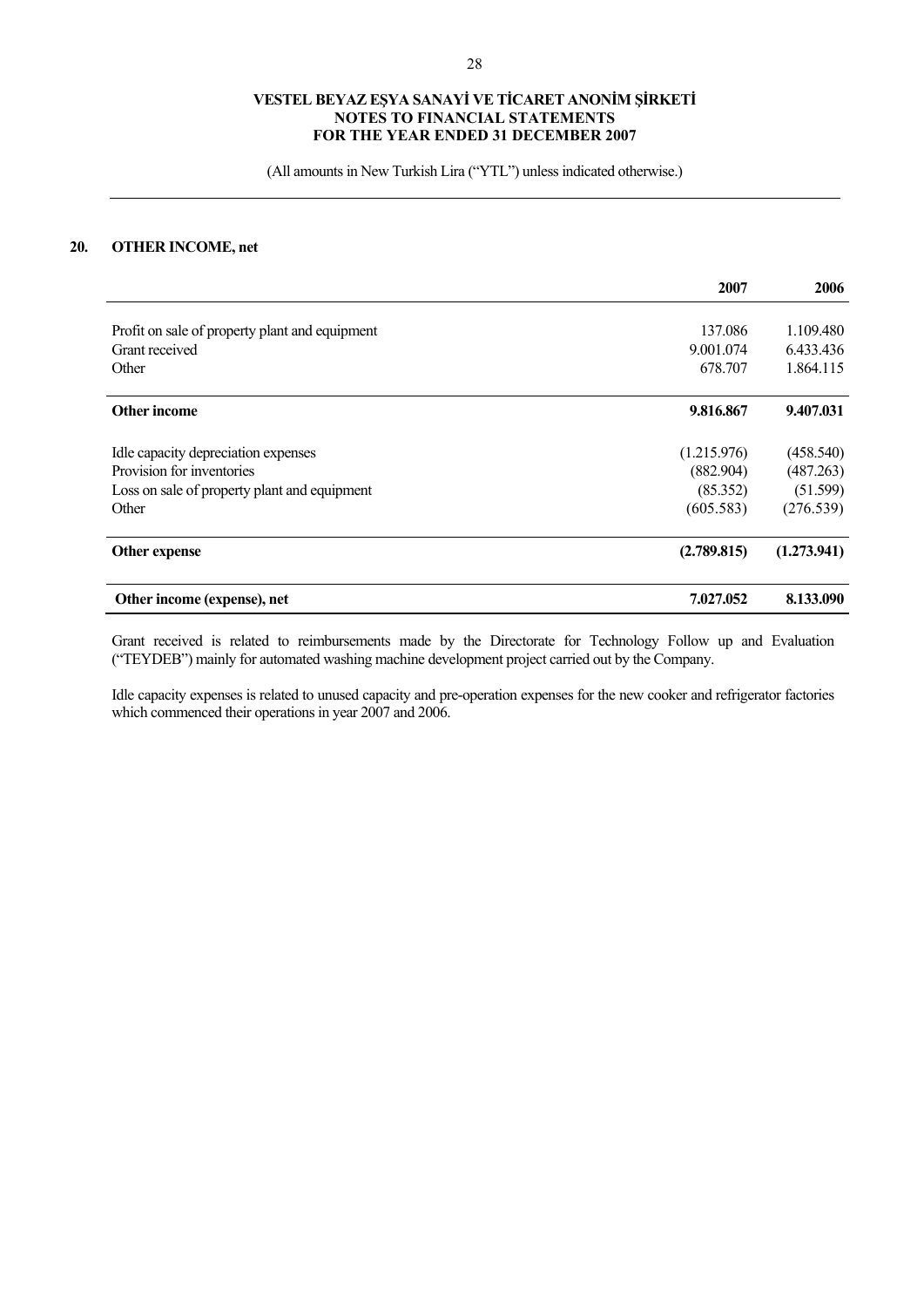(All amounts in New Turkish Lira ("YTL") unless indicated otherwise.)

# **21. FINANCING INCOME AND FINANCING EXPENSE**

|                                        | 2007         | 2006         |
|----------------------------------------|--------------|--------------|
|                                        |              |              |
| Foreign exchange gain                  | 53.952.788   | 11.878.918   |
| Interest income from bank deposits     | 3.223.024    | 4.196.941    |
| Interest income from term sales        | 14.609.990   | 16.443.062   |
| Unearned interest on trade payables    | 15.228.722   | 11.981.413   |
| <b>Financing income</b>                | 87.014.524   | 44.500.334   |
| Foreign exchange loss                  | (12.993.277) | (34.743.294) |
| Bank loans interest expense            | (8.121.621)  | (18.395.761) |
| Interest expense from term purchases   | (732.975)    | (3.990.298)  |
| Letters of credit expenses             | (4.355.050)  | (4.502.446)  |
| Finance lease interest expense         | (402.238)    | (425.253)    |
| Bank commission expenses               | (168.035)    | (10.008)     |
| Unearned interest on trade receivables | (7.187.904)  | (19.406.423) |
| Other financial expenses               | (524.629)    | (694.780)    |
| <b>Financing expense</b>               | (34.485.729) | (82.168.263) |
| Financing income (expense), net        | 52,528,795   | (37.667.929) |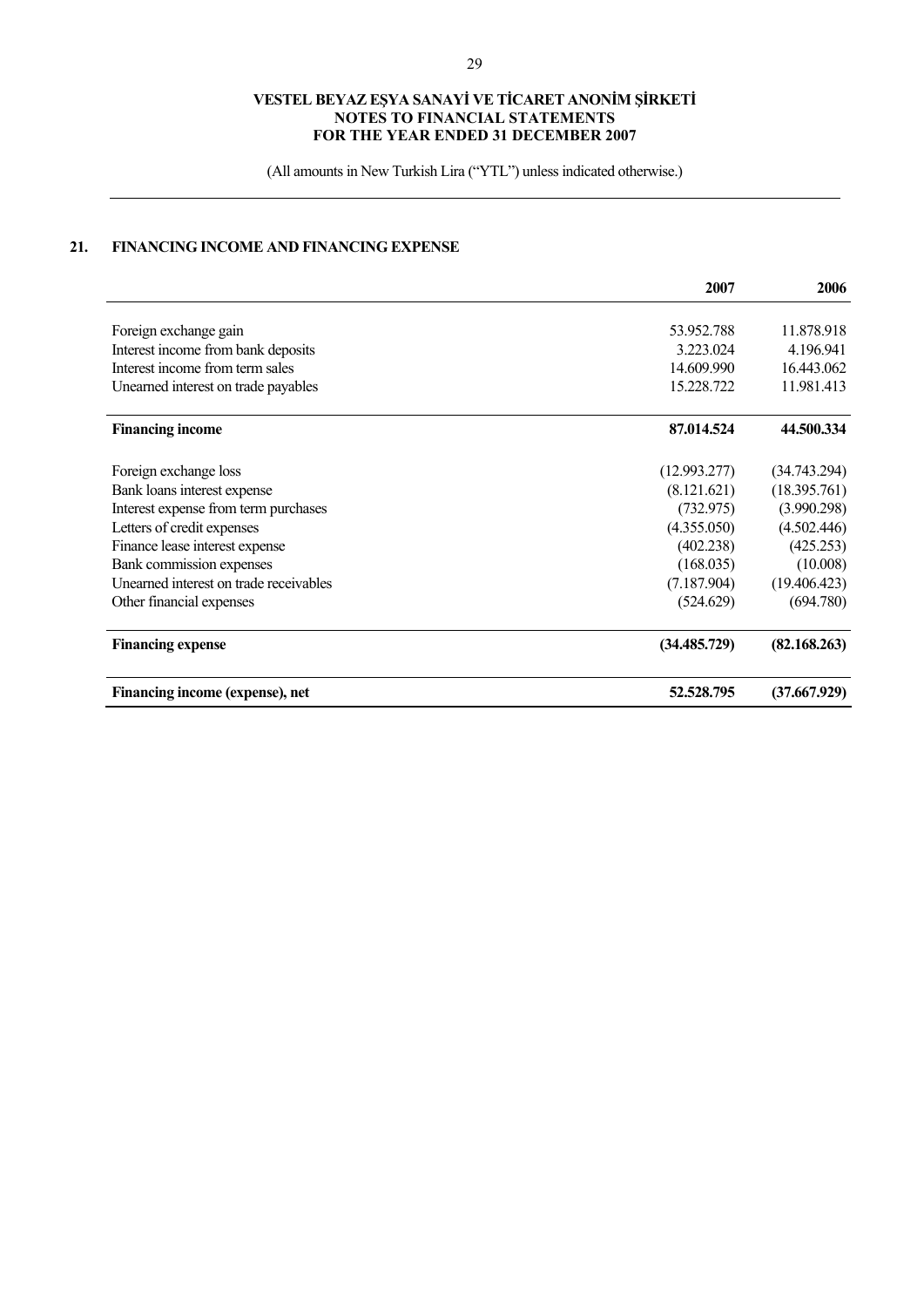(All amounts in New Turkish Lira ("YTL") unless indicated otherwise.)

# **22. RELATED PARTY DISCLOSURE**

In the course of conducting its business, the Company conducted various business transactions with related parties on commercial terms. These comprised the following:

i) Year end balances with related parties are given below:

|                                                 | 2007        | 2006        |
|-------------------------------------------------|-------------|-------------|
| Due from related parties                        |             |             |
| Vestel Dayanıklı Tüketim Malları Pazarlama A.Ş. | 142.150.967 | 282,044.108 |
| Vestel Digital Üretim A.S.                      | 1.191       | 826.620     |
| <b>Vestel CIS Limited</b>                       | 2.597.629   | 3.274.529   |
| Vestel Dis Ticaret A.S.                         | 92.606.762  | 70.928.925  |
| Other related parties                           | 633         | 68.987      |
|                                                 | 237.357.182 | 357.143.169 |
| Due to related parties                          |             |             |
| Vestel Elektronik Sanayi ve Ticaret A.S.        | 3.245.286   | 2.712.636   |
| <b>Vestel Holland BV</b>                        | 239.080     | 16.020.098  |
| Zorlu Tekstil ve Ürünleri Pazarlama A.Ş.        | 291.520     |             |
| Zorlu Holding A.S.                              | 106.043     | 65.494      |
| Other related parties                           | 46.825      | 9.971       |
|                                                 | 3.928.754   | 18.808.199  |

ii) Transactions carried out with related parties are given below:

|                                                 | <b>Sales</b>  | <b>Purchases</b> | Financing<br>income | <b>Financing</b><br>expense |
|-------------------------------------------------|---------------|------------------|---------------------|-----------------------------|
| 2007                                            |               |                  |                     |                             |
| Vestel Elektronik Sanayi ve Ticaret A.S.        | 1.903.277     | 5.941.375        | 48.280              | 108.497                     |
| Vestel Dayanıklı Tüketim Malları Pazarlama A.Ş. | 270.384.104   | 7.086.443        | 13.018.804          |                             |
| Vestel Dis Ticaret A.S.                         | 796.141.571   | 10.896.098       | 6.637.591           |                             |
| Other related parties                           | 3.529.449     | 121.533          | 1.174.105           | 80.154                      |
|                                                 | 1.071.958.401 | 24.045.449       | 20.878.780          | 188.651                     |
| 2006                                            |               |                  |                     |                             |
| Vestel Elektronik Sanayi ve Ticaret A.S.        | 462.606       | 2.789.786        | 745.061             | 1.014.950                   |
| Vestel Dayanıklı Tüketim Malları Pazarlama A.Ş. | 353.397.009   | 1.806.206        | 16.246.044          |                             |
| Vestel Dis Ticaret A.S.                         | 691.300.116   | 1.486.535        |                     | 6.993.866                   |
| Other related parties                           | 5.165.830     | 977.643          | 141.021             |                             |
|                                                 | 1.050.325.561 | 7.060.170        | 17.132.126          | 8.008.816                   |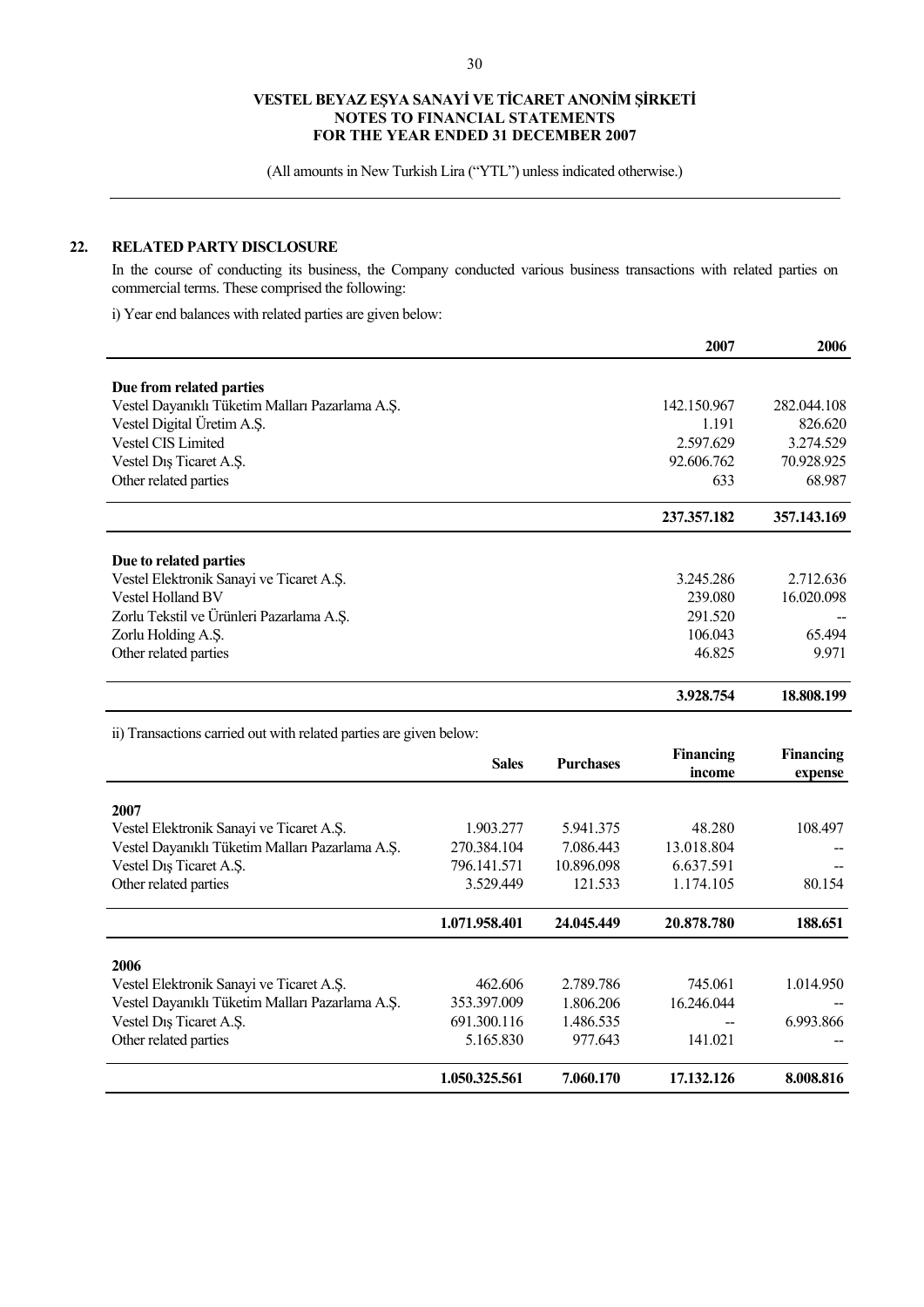(All amounts in New Turkish Lira ("YTL") unless indicated otherwise.)

### **23. FINANCIAL INSTRUMENTS**

#### *Financial risk management objectives and policies*

The Company is exposed to market risk through its use of financial instruments and specifically to currency risk, interest rate risk and certain other price risks, which result both from its operating and investing activities. The Company's risk management is coordinated at its headquarters, in close co-operation with the board of directors, and focuses on actively securing the Company's short to medium term cash flows by minimizing the exposure to financial markets. Long term financial investments are managed to generate lasting returns.

The Company does not actively engage in the trading of financial assets for speculative purposes nor does it write options. The most significant financial risks to which the Company is exposed to are described below.

#### *Credit risk*

The Company's exposure to credit risk is limited to the carrying amount of financial assets recognized at the balance sheet date.

Credit risk concerns the risk that a loss will be suffered by a party due to the reason that the other party to the transaction is unable to meet its obligations.

The Company manages its liquidity needs by carefully monitoring scheduled debt servicing payments for long-term financial liabilities as well as cash-outflows due in day-to-day business. Liquidity needs are monitored in various time bands, on a dayto-day and week-to-week basis, as well as on the basis of a rolling 30-day projection. Long-term liquidity needs for a 180 day and a 360 day lookout period are identified monthly.

The Company continuously monitors defaults of customers and other counterparties and incorporates this information into its credit risk controls. Where available at reasonable cost, external credit ratings and/or reports on customers and other counterparties are obtained and used. The Company's policy is to deal only with creditworthy counterparties.

The Company management considers that all the financial assets shown above under paragraph liquidity risk that are not impaired for each of the reporting dates under review are of good credit quality.

In respect of trade and other receivables, the Company is not exposed to any significant credit risk exposure to any single counterparty or any group of counterparties having similar characteristics. The credit risk for liquid funds and other short-term financial assets is considered negligible, since the counterparties are reputable banks with high quality external credit ratings.

#### *Interest rates risk*

Interest rate risk arises because changes in interest rates may affect profitability as disclosed in financial statements.

The Company is subject to interest rate risk as a result of differences in balancing off the dates or timing differences related to assets and liabilities maturing or to be subjected to price revision. The Company manages its interest rate risk by applying risk management strategies whereby its strives to balance off the dates of changes in interest rates related to assets and liabilities.

An increase in the variable interest rates related to the borrowings as of 31 December 2007 is not expected to have any material effect on the financial results because the Management of the Company is able to maintain existing loans on the same terms as before or negotiate new loans on the same terms as existing ones.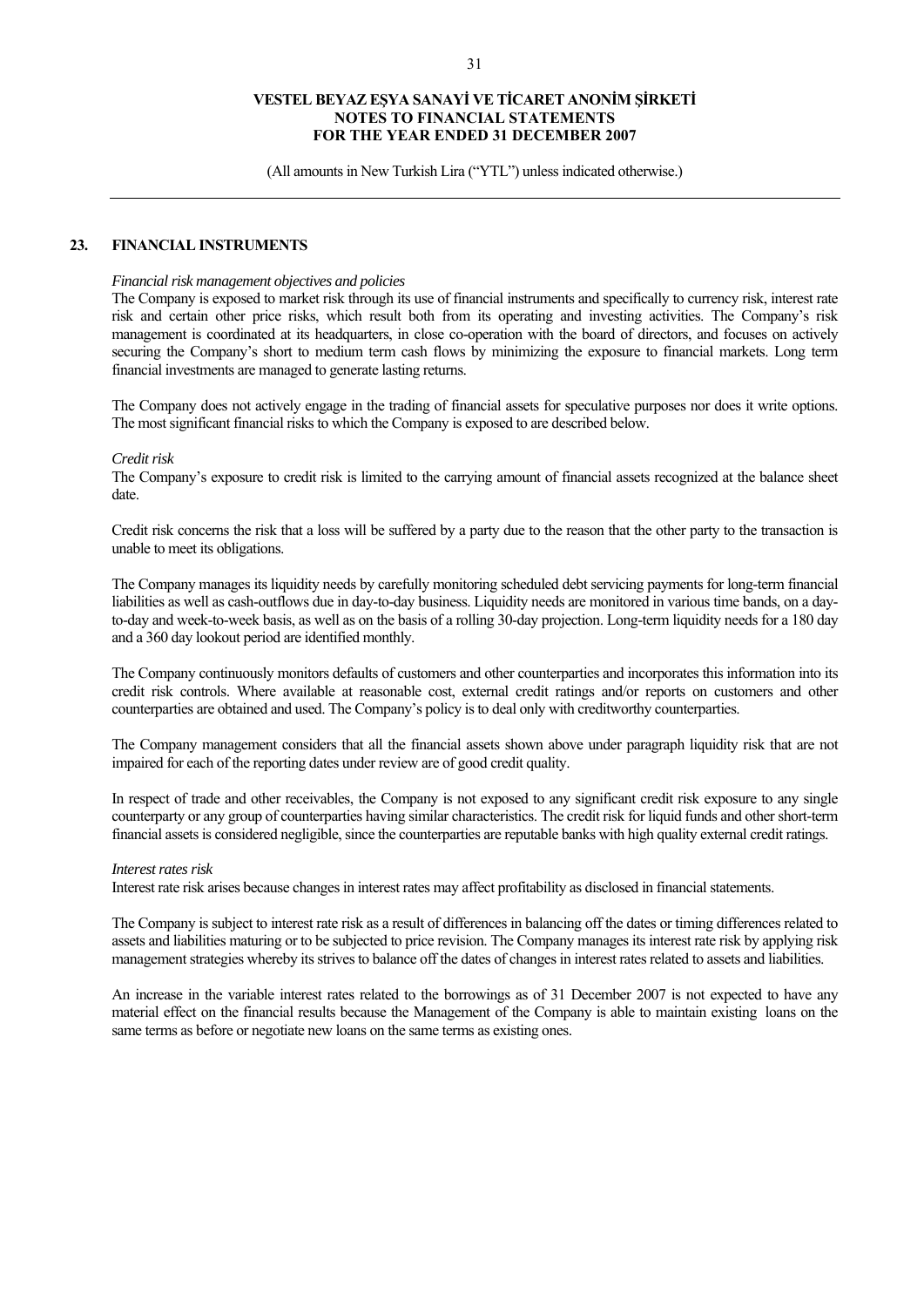(All amounts in New Turkish Lira ("YTL") unless indicated otherwise.)

# *Foreign currency risk*

The majority of the Company's transactions are carried out in Euros and US Dollars. Exposure to currency exchange rates arise from the Company's trade receivables, bank loans and trade payables which are primarily denominated in US Dollars and Euros.

Foreign exchange risk arises from future commercial transactions, recognized assets and liabilities and net investments in foreign operations.

The Company manages its currency exposure risk by organizing a balanced distribution between its foreign currency assets and commitments and by matching off the liabilities and receivables and its net currency position.

|                                    | <b>USD</b>   | <b>EUR</b>   | <b>GBP</b> | <b>YTL</b><br>equivalent |
|------------------------------------|--------------|--------------|------------|--------------------------|
| 2007                               |              |              |            |                          |
| Cash and cash equivalents          | 2.513.266    | 29.858.334   | 560        | 53.992.226               |
| Trade receivables                  | 8.015.813    | 49.554.519   | --         | 94.084.156               |
| Advances given                     | 2.152.758    | 613.132      | 790        | 3.557.733                |
| Total foreign currency assets      | 12.681.837   | 80.025.985   | 1.350      | 151.634.115              |
| Current borrowings                 | 609.882      | 13.380.014   |            | 23.592.830               |
| Non-current borrowings             | 735          | 36.468.243   | --         | 62.368.846               |
| Trade payables                     | 75.200.701   | 51.591.016   | 7.267      | 175.834.115              |
| Total foreign currency liabilities | 75.811.318   | 101.439.273  | 7.267      | 261.795.791              |
| Foreign currency position, net     | (63.129.481) | (21.413.288) | (5.917)    | (110.161.676)            |
|                                    |              |              |            |                          |
| 2006                               |              |              |            |                          |
| Cash and cash equivalents          | 2.170.768    | 3.607.073    |            | 9.729.728                |
| Trade receivables                  | 7.318.026    | 34.489.745   | 21.669     | 74.203.720               |
| Total foreign currency assets      | 9.488.794    | 38.096.818   | 21.669     | 83.933.448               |
| Current borrowings                 | 9.615.517    | 11.281.366   | --         | 34.403.021               |
| Non-current borrowings             | 609.993      | 31.342.673   | --         | 58.888.365               |
| Trade payables                     | 71.454.915   | 62.267.301   | 1.490      | 215.729.044              |
| Total foreign currency liabilities | 81.680.425   | 104.891.340  | 1.490      | 309.020.430              |
| Foreign currency position, net     | (72.191.631) | (66.794.522) |            | 20.179 (225.086.982)     |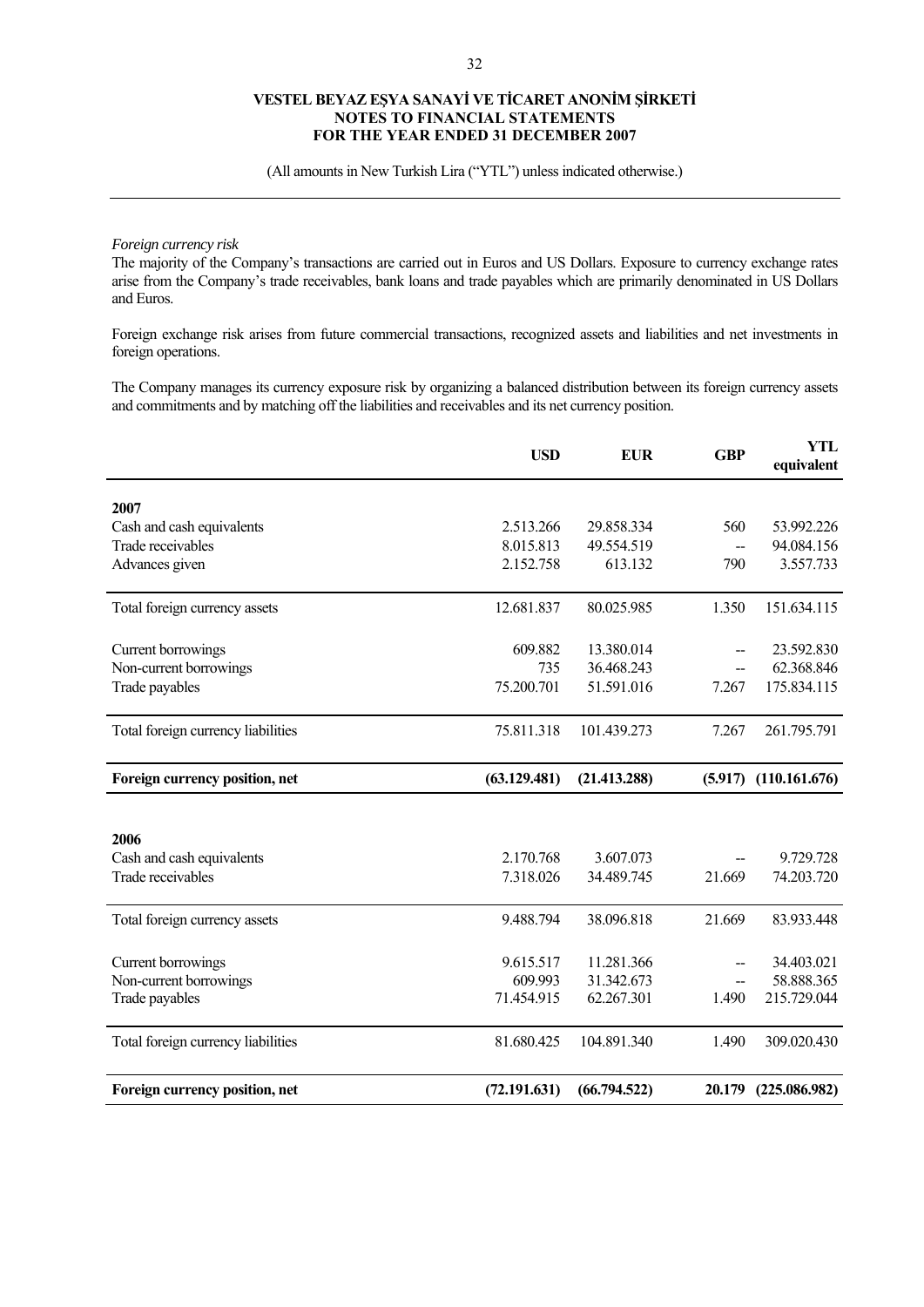(All amounts in New Turkish Lira ("YTL") unless indicated otherwise.)

### *Liquidity risk*

Liquidity risk comprises the risk that the Company becomes unable to find its payment requirements.

The Company manages its liquidity needs by carefully monitoring scheduled debt servicing payments for long-term financial liabilities as well as cash-outflows due in day-to-day business. Liquidity needs are monitored in various time bands, on a dayto-day and week-to-week basis, as well as on the basis of a rolling 30 day projection. Long-term liquidity needs for a 180 day and 360 day lookout period are identified monthly.

### *Capital risk management*

The Company's capital management objectives are:

- ensure the Company's ability to continue as a going concern; and
- to provide an adequate return to shareholders,

by pricing products and services commensurately with the level of risk

The Company monitors capital on the basis of the carrying amount of equity plus its total of current and non current borrowings (net debt) less cash and cash equivalents as presented on the face of the consolidated balance sheet.

The Company sets the amounts of capital in proportion to its overall financing structure i.e. equity and financial liabilities. The Company manages the capital structure and makes adjustments to it in the light of changes in economic conditions and the risk characteristics of the underlying assets. In order to maintain or adjust the capital structure the Company may adjust the amount of dividends paid the shareholders, return capital to shareholders, issue new shares or sell assets to reduce debt.

The Company's capital to overall or financing ratio developed as follows:

|                                          | 2007        | 2006        |
|------------------------------------------|-------------|-------------|
| Total borrowings (note 10)               | 85.966.276  | 93352669    |
| Less: Cash and cash equivalents (note 4) | 74.355.224  | 12.901.538  |
|                                          |             |             |
| Net debt                                 | 11.611.052  | 80.451.131  |
| Total equity                             | 504.458.917 | 461.453.428 |
|                                          |             |             |
| <b>Overall financing</b>                 | 516.069.969 | 541.904.559 |
| Capital to overall financing ratio       | 98%         | 85%         |